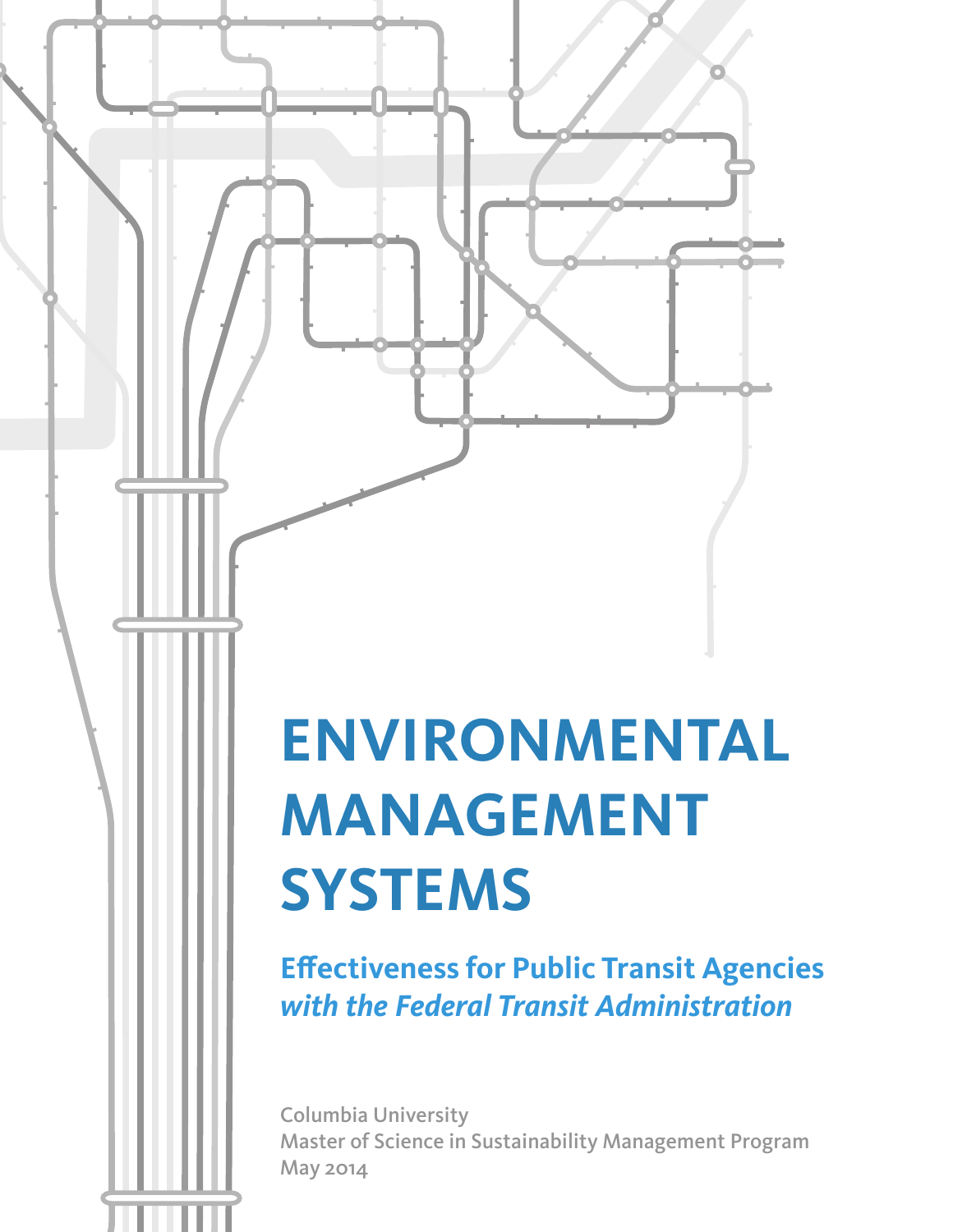# **Table of Contents**

- **Executive Summary**
- **Background**
- **Methodology**
- **Results**
- **Recommendations**
- **Conclusion**
- **Acknowledgments**
- **Appendix A: ISO 14001**
- **Appendix B: Success Rubrics**
- **Appendix C: Rated Success**
- **Appendix D: Interviews**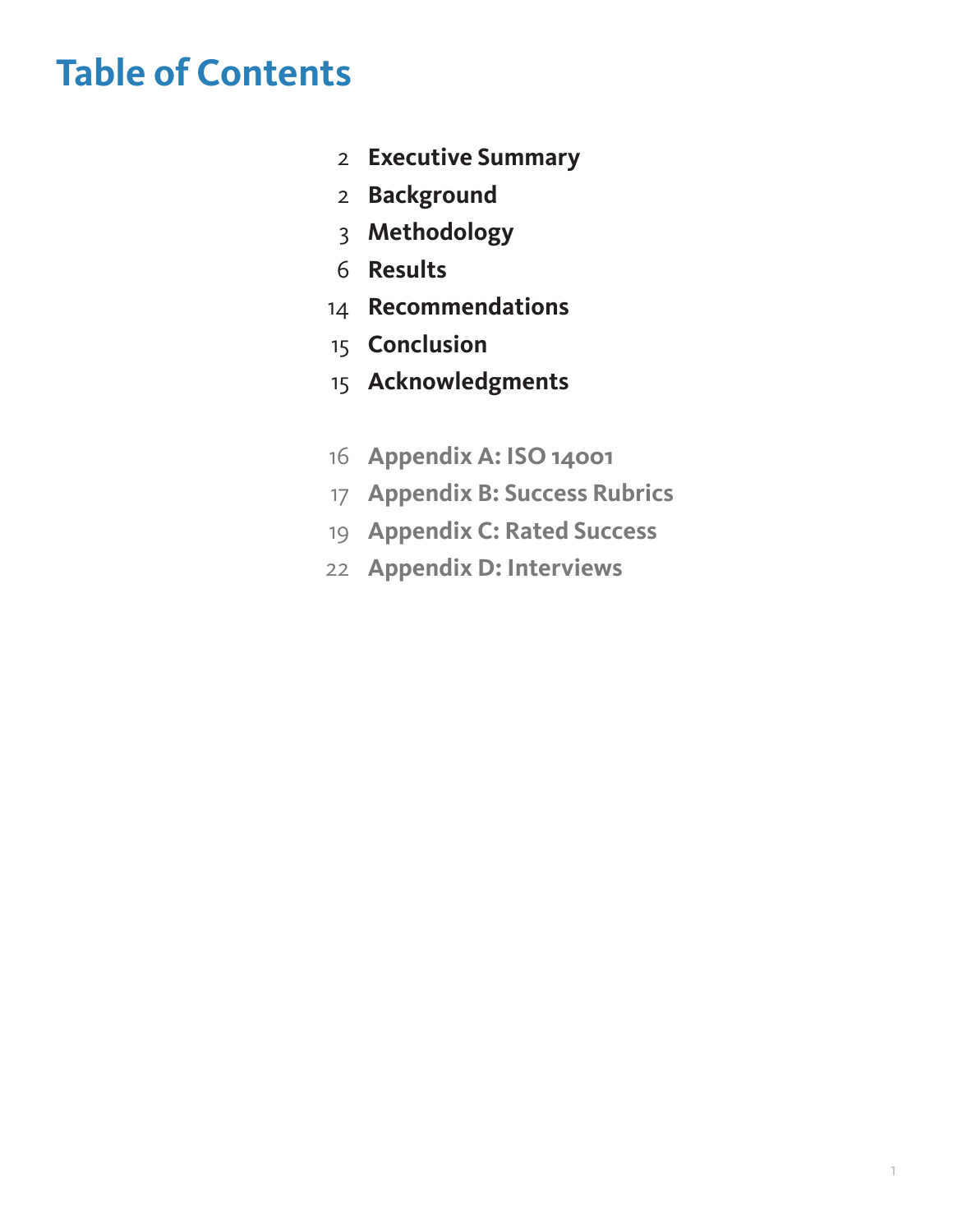# **Executive Summary**

The Federal Transit Administration (FTA) requested a qualitative and quantitative analysis of the effectiveness of its Environmental Management System (EMS) training program. The FTA is a federal agency responsible for providing financial and technical assistance to public transit systems across the United States. Its EMS training program is a strategic tool that allows the agency to provide measured and repeatable guidance to local transit organizations nationwide such that they can improve their economic, environmental, and social performance over time.

This report follows a thorough investigation into the effectiveness of the FTA's EMS training program and highlights its value to taxpayers. What is clear from the research and analysis conducted is that U.S. public transit agencies continue to face challenges in seeking environmental and economic efficiency and that these challenges are alleviated by the training program. The EMS training program provides a clear value to the its participants and has broad implications for the value of strategic environmental management for all transit agencies moving forward.

# **Background**

For this project, a group of master's degree candidates at Columbia University collected and analyzed data on the FTA's Environmental Management System (EMS) training program. To this end, past participants in the training program were contacted to determine the impacts that the training had on their operations and the positive value an EMS has brought to the agencies. The students conducted this research and analysis as part of their Capstone Project for the M.S. in Sustainability Management program, at Columbia University in the City of New York. Conversations with Antoinette Quagliata, the project's key client and an Environmental Protection Specialist at the FTA guided the students' work, allowing them to determine which aspects of the training program were valuable for the FTA as well as local public transit agencies across the country.

An agency within the U.S. Department of Transportation, the FTA supplies local transit agencies with assistance across a range of program areas. The scope of this analysis is on the assistance the FTA has provided – and continues to provide – to local transit agencies through the EMS training program.

## *Overview of the FTA's Training Program*

In the fall of 2003, the FTA initiated its EMS assistance program to help certain transit agencies develop and implement an EMS, using standard ISO 14001 (http://www.iso.org/). Over more than 10 years and three training rounds, each of which featured different public transit agencies, the FTA has trained 27 transit agencies to help them kick-start their EMS. Round 3 of the EMS program was completed in September 2012. Round 4 is currently underway. The first three rounds of training are within the scope of this analysis.

Training was provided by the Center for Organizational and Technological Advancement (COTA) at Virginia Polytechnic Institute and State University (Virginia Tech) and tailored to the individual agency's needs. Participants in the program receive assistance in the form of training workshops, on-site technical support visits, electronic materials and resources, and access to consultation. The FTA and Virginia Tech structured the program to address the specific environmental requirements of transit agencies, with the intention of ultimately developing a template for the continued EMS training of similar agencies across America.

## *Project Context*

The EMS is a system of procedures and processes for training personnel and measuring and reporting environmental performance, based on the International Organization for Standardization (ISO) 14001 protocol. The FTA, which has embraced EMS as a tool for socially and environmentally improving mass transit, has provided the EMS technical assistance program in order to help transit agencies become more sustainable.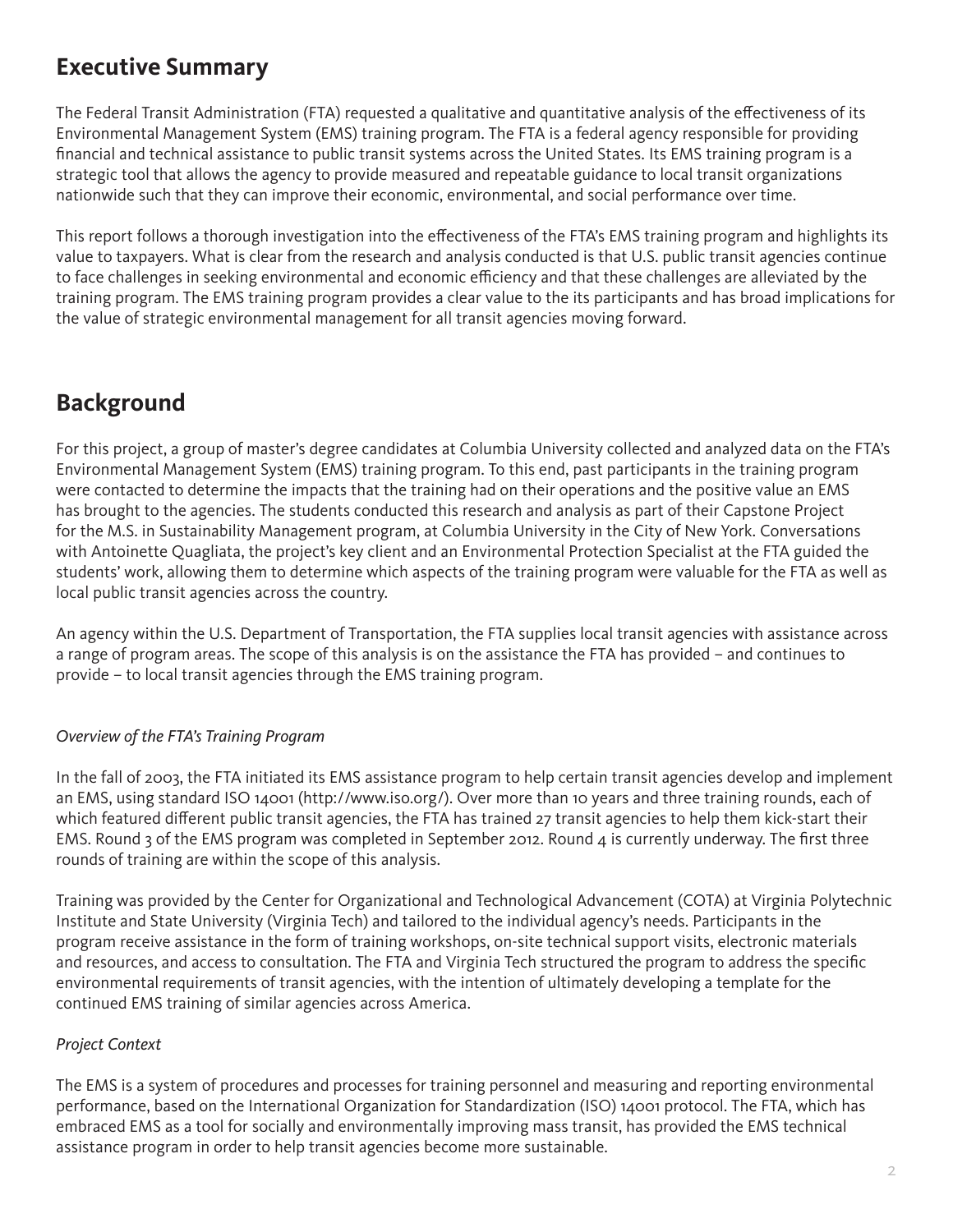As a primer to this investigation, it is helpful to outline clear examples of an EMS at work. The two largest cities in the U.S., New York and Los Angeles, have established Environmental Management Systems and have had great success with ISO 14001 certification. That certification seems to be the best model on which to base an EMS because it is internationally recognized, stringent and covers a broad range of environmental issues. Many of the successful trainees included in this research also obtained ISO certification, including Sound Transit in Washington, Sun Tran in Arizona, LA Metro in California and the Utah Transit Authority. The impact of that certification will be further outlined in this report.

As part of the analysis, the team focused on the metrics each participating agency prioritized in their EMS, such as whether the agency went on to receive ISO 14001 certification or the financial and environmental benefits of their EMS. Some strategic trends began to emerge as the data were examined.

The results featured within this report do not encompass data from all agencies that completed the training program due to inaccessibility to necessary information and an inability to otherwise connect with past participants in the four-month research period allocated for this analysis. Absent some of that data, the team sought to provide a tool and method of data collection that could be replicated and expanded upon for continued and future agency analyses.

# **Methodology**

In order to provide a thorough analysis of post training performance, extensive data collection efforts were undertaken. This involved several steps. Agencies were contacted by phone and email and for those agencies that responded, our team inquired about the status of the EMS, environmental initiatives, financial savings, operations and environmental performance. In addition, a success rubric was created both to measure each agency's performance, and to compare that to various characteristics, such as ridership and region. Data from Final Round Reports, published by the FTA, was also analyzed. A strategic approach was then used to analyze the data through both quantitative and qualitative means. The project was unique in that it required participation by the individual agencies to truly determine the value instilled within that agency. As such, a large portion of time was spent on primary research in an effort to reach as many agencies as possible within the time frame of the project.

The methodology for research, analysis, and evaluation consisted of four key steps:

- 1. Conduct a detailed analysis of each participating transit agency in the first three rounds of the training program
- 2. Conduct participant interviews and gather related information about the impact of EMS training, ISO certification (where applicable), and the EMS itself on each agency
- 3. Create a rubric for measuring and reporting on agency success
- 4. Analyze all data gathered against the success rubric
- 5. Make recommendations to the FTA regarding its EMS training program

### *EMS Training Round Reports*

The Final Round Reports from the first three rounds of training contain contextual information about the agencies during their training and their final score received based on an audit using ISO 14001 guidelines. From this the team was able to ascertain the original fence lines and specific objectives taken on by the agencies, along with any projected initiatives for future EMS expansion. The reports served as a baseline for the team's forthcoming analysis.

### *Interviews and Data Gathering*

Primary research was conducted through phone calls, emails and interviews. At least one person that participated in the first three rounds of the EMS training program was contacted. Of the approximately 35 persons attempted to be reached, less than fifteen were available to comment. This represented only 5 agencies from the first round, 4 from the second round and 4 from the third round. The goal was to develop an understanding of the agency's EMS and related operations. The guide that informed the team's questions is included as Appendix D.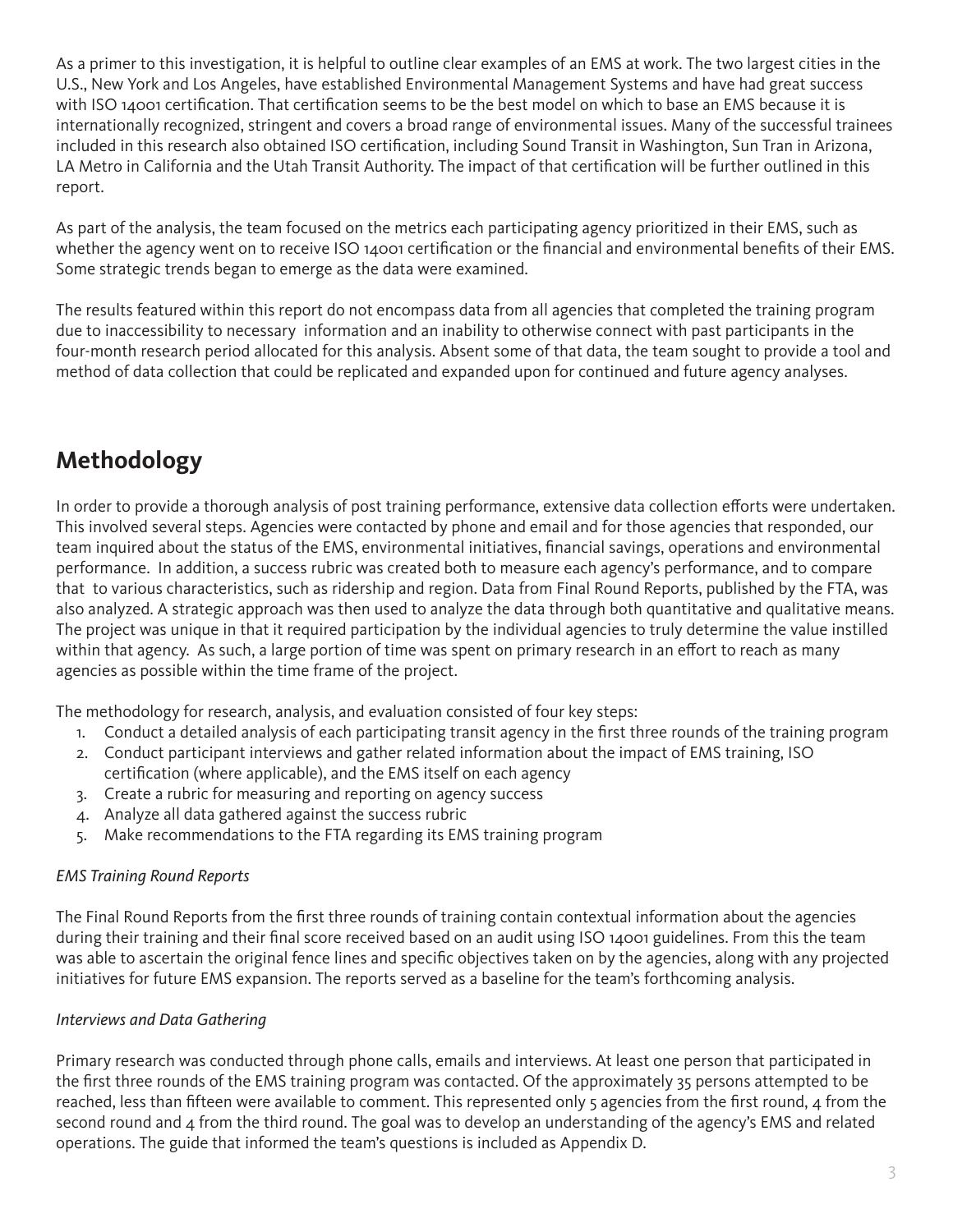While attempts to conduct primary research were consistent and strategically structured, only around 50 percent (13 out of 27) of participants ultimately responded. Of those agency contacts with whom the team did connect, many reported positive experiences with the EMS training program, as well as significant and positive environmental impacts to report.

In an effort to supplement information received through interviews the team conducted internet research to find any relevant publicly available information such as sustainability reports, fact sheets, or other sustainable or environmental information available on the web. This Information, if available, was taken into consideration as an additional success factor.

#### *Success Rubric and Agency Characteristics*

Based on the information collected, the team developed a success rubric to assess how well the agency performed after the EMS training. The rubric was designed based on nine categories, which we determined represented an agency's success through the program. Each category was rated 1-10 and multiplied by the weights listed below. Weights were apportioned based on how well the measure reflected on the FTA's EMS training program. For example, strongest weights were given to financial savings, improved environmental performance and the extent to which the EMS was actually maintained.

To rate the agency on each category, performance was considered as compared to pre-training circumstances, and to other responding agencies. For financial savings, metrics such as Return on Operating Budget and Return on Investment were used as nominal savings would unfairly favor larger agencies. While most categories were rated on a continuous scale, a few were rated with a multi-tiered system, such as Sustainability Report. Here the agency received a 3 for "some material available on website," a 5 for extensive materials and a 10 for a full sustainability report.

Each responding agency was rated based on the following rubric criteria and corresponding weights:

- Financial Savings: 25%
- Improved Environmental Performance: 20%
- EMS Maintained: 15%
- Sustainability Initiatives (Number & Diversity): 10%
- Sustainability Report: 10%
- Pursuing ISO Certification: 8%
- Lowered Environmental Risk: 5%
- Number of Employees Involved with EMS: 5%
- Increased Fence Line: 2%

Finally, once the success metrics were completed, we compared the post training success of each agency to a host of characteristics. The goal was to determine if any type of agency, such as those with larger ridership, responded more favorably to the EMS training than others. This allowed our team to make a myriad of comparisons to determine the importance of agency characteristics. The characteristics which were analyzed against success are as follows:

- Weekday Ridership
- Annual Operating Budget
- Rail or Bus
- Population of metropolitan area
- Geographic Region
- Number of Employees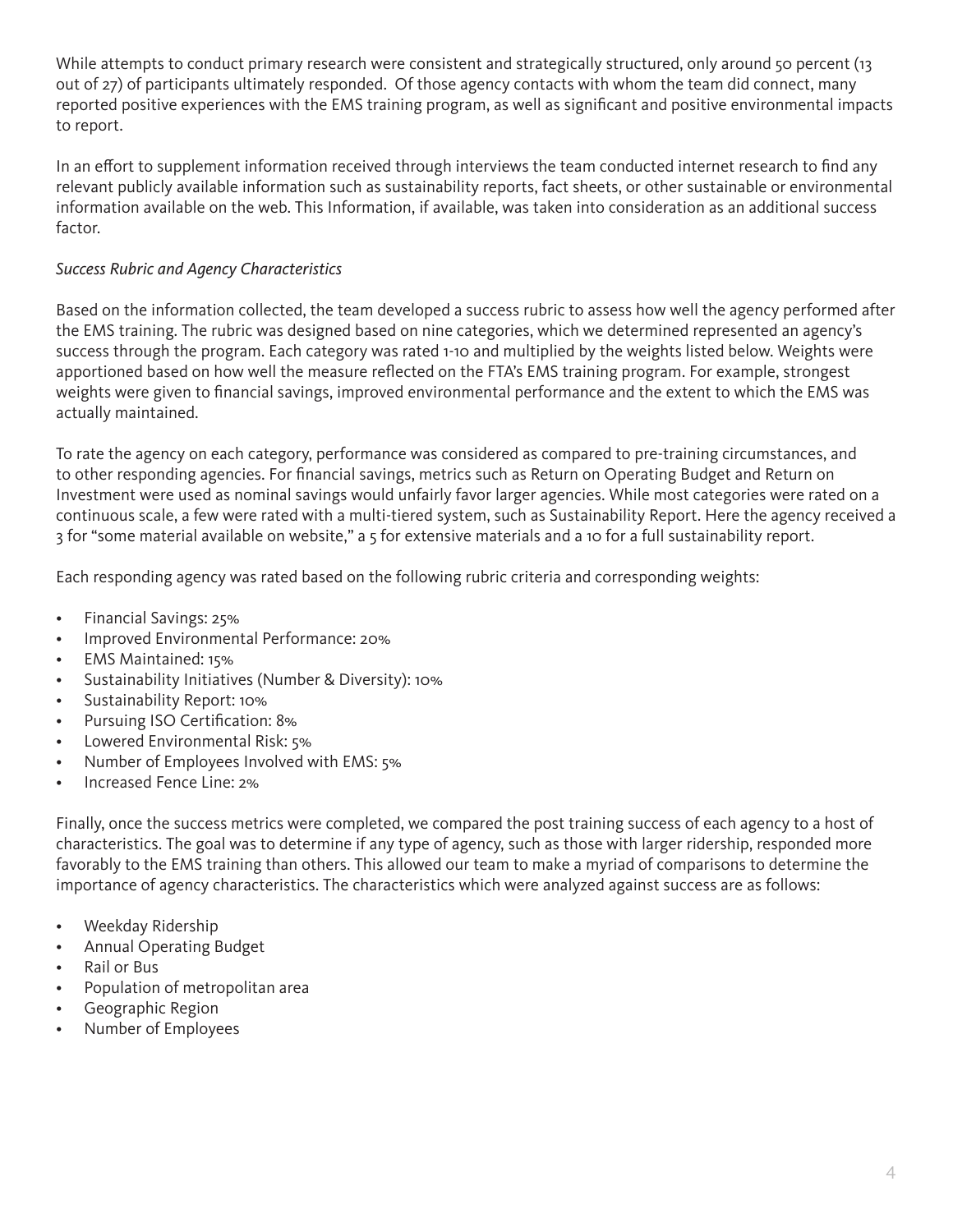#### *Financial Analysis*

A comprehensive financial analysis complemented the analyses outlined above, including a partial cost-benefit analysis (CBA) of the participating agencies' EMS initiatives. The analysis looked at results of the training program and utilized an ex-post CBA whereby the team collected all available data regarding the cost and benefits following their training that were related to EMS and sustainability initiatives. External costs, such as the social cost of carbon or depletion of freshwater reserves, were not considered as part of the CBA due to inconsistent availability of data.

The team reviewed each transit agency's annual reports, sustainability reports, operating and capital budgets along with any additional material considered relevant for the study. It is worth noting that the team examined the time periods starting with the periods just prior to agencies' participation in the training through a few years after in order to assess both the quantitative and qualitative changes that took place in terms of an agency's approach towards environmental management systems and whether they embraced the initiatives learned during EMS training.

The review included each agency's metropolitan statistical area (MSA) size, its daily ridership, the investment made in their EMS program and the related annual benefits or cost savings each year. The team then examined the annual operating budget and capital budget in order to assess the annual savings at the agency relative to the operating expenditures to determine the level of savings from the EMS initiatives relative to their annual operating expenditures. While the team reviewed capital budgets, what was more meaningful was a comparison to the savings from each agency relative to their operating expenditures to better a more sustainable return on annual operating budget given the capital budget can more volatile year-to-year.

#### **Case Study | Finding Success with EMS: Los Angeles Metro**

Los Angeles County Metropolitan Transportation Authority (LA Metro) participated in the EMS training program and has since found success with its EMS program. Not only was LA Metro rated as the most successful agency based on its continued success following the FTA training program, but LA Metro is one of the largest local transit organizations in the country. Today, it serves as an example for new participants in the EMS training program.

The agency's success underscores the significance of personnel involved in the management of the EMS and its execution. Cris Liban, Metro Deputy Executive Officer of Environmental Compliance Services, brought to his role on LA Metro's EMS team experience with EMS programs in the Los Angeles area. His background knowledge of the benefits of an EMS to an organization, as well as how to disseminate relevant information to colleagues as a means of gathering and establishing support, has helped create an organizational culture in which the EMS has a lasting impact.

Today, the EMS is at the core of LA Metro's sustainability strategy, and allows agency leaders to manage their environmental and financial data while monitoring the success of resource efficiency initiatives. For example, using the structure and management capacity of the EMS, LA Metro has reduced its use of water in washing buses, leading to a reduction of 10 million gallons of water used in 2011 versus in 2008. Those environmental savings led to economic savings of \$400,000 annually.

To communicate the effectiveness of the agency's ambitious environmental initiatives, LA Metro produces high-quality sustainability reports on an annual basis. Those reports include updates on air pollutants, water and energy use, waste and recycling operations, operating expenses, and other issues that are material to a major transit organization.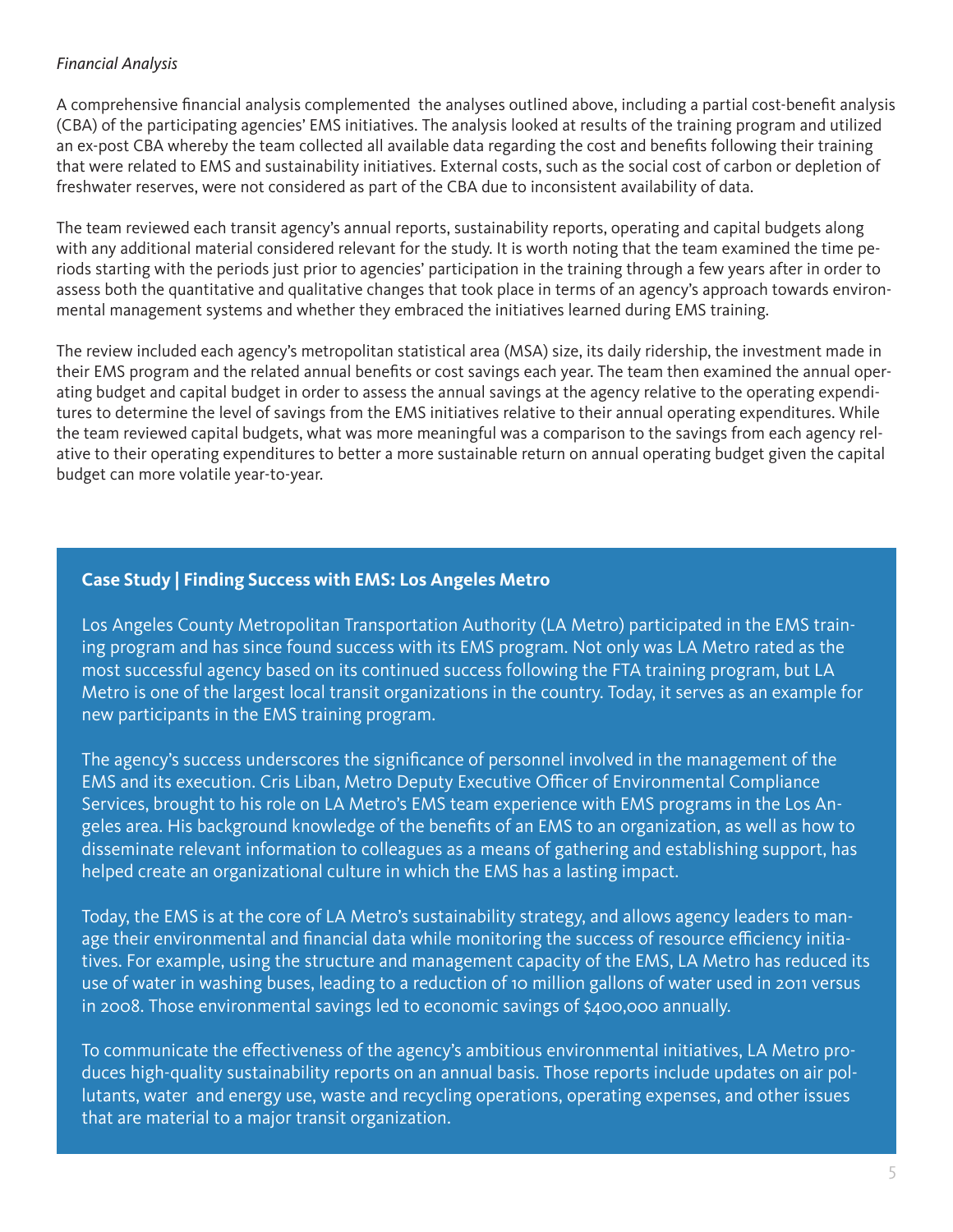# **Results**

The nature of research and analysis conducted was largely set by the scope of work framing the team's project. Through several group discussions and contact with the FTA, the team determined what data to use that would become most relevant for determining success through the training program.

Initial data collected through the EMS Final Round Reports were analyzed to determine a baseline and pull out any definitive factors important to success. Agency characteristics were then compared against the success rubric to ascertain any positive correlations or relationships. All analyses were completed in an effort to relate specific factors to the successful continuation of the EMS program or determine causation to the contrary.

## *ISO 14001 Audit results*

Scores from the ISO 14001: 2004 standard are included in the FTA Round Reports. Each requirement is represented as an overall score composed from the percentages of requirements met, partially met, and not met. Figure 1 below represents the percentage completion of each requirement in the standard broken up by round. These results were analyze, to see if they could inform future training decisions.

From the graph below, the requirement achieved the least was 4.4.2, which deals with competence, training, and awareness: The organization shall implement procedures to ensure the persons working on its behalf are aware of the policy and procedures required within the standard and other environmental regulations. This is important to note because a common issue for the agencies is that the EMS program would lose momentum when the person or people who completed the EMS training left the agency. At that point the if the responsibility was not passed onto another person the agency EMS collapsed.



#### Figure 1: ISO 14001 Requirement Completion

The team analyzed the results of these audits to determine if there was an indicator for success with ISO 14001. Comparing the overall score with key characteristics from the audit reports, the only notable trend was the EMS core hours used in each transit agency. The graph below describes the relationship between the overall score and the core hours with the width of the bubble reflecting the standard deviation of individual requirements.  $6\,$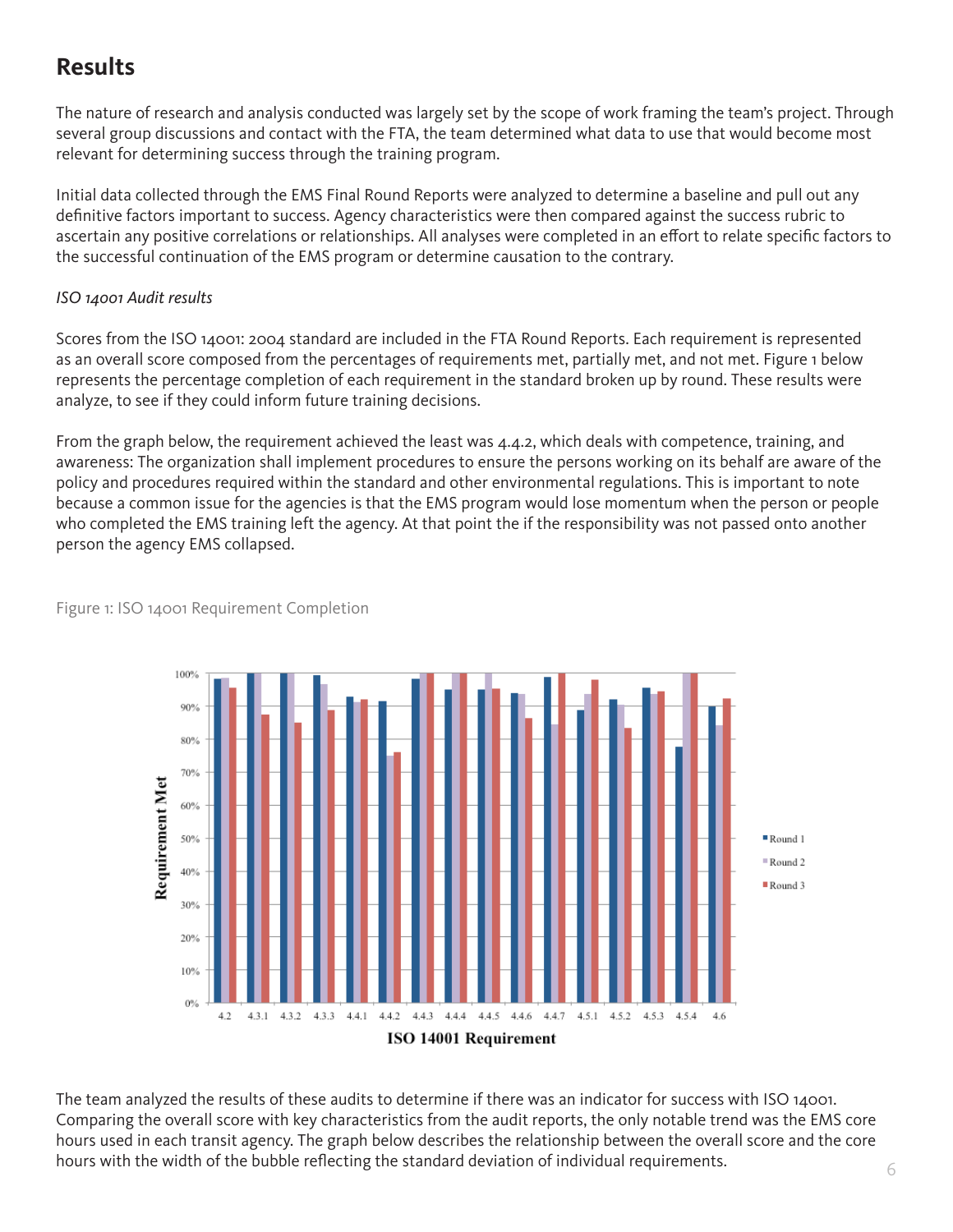

From the graph, it is apparent that there is a great deal of variation with less the 1,500 EMS Core Hours and little variation after 2,300 EMS Core Hours. More relationships can be seen in Appendix A.

*Success Rubric*

The outcome of the success rubric is summarized in the table below.

Table 1: Overall Score Summary

#### **Agency Success Rating** ART BART Intercity Transit LACMTA MBTA, Rd2 MBTA, Rd1 Metromover SEPTA Sound Transit Sun Tran TARC UTA Valley Metro Average Standard Deviation 1.83 7.55 3.83 6.80 9.50 6.70 6.45 3.50 7.45 8.98 7.70 4.58 8.93 6.33 6.79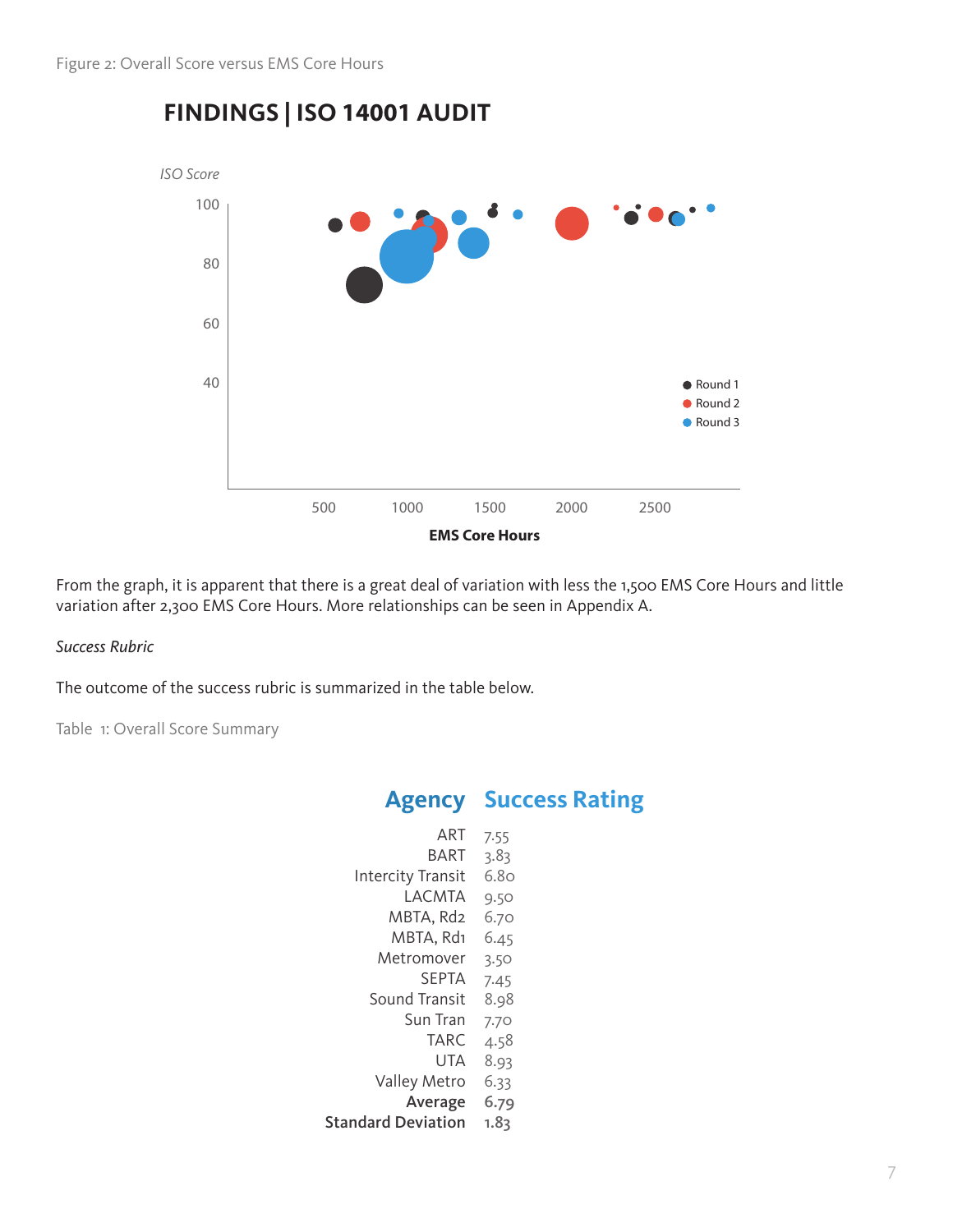The average success rating across the agencies is 6.79 with a standard deviation of 1.83. With such a high relative standard deviation, the success of each agency varies greatly. This deviation is represented in the graph below. The complete success rubric can be seen in Appendix B.

Figure 3: Overall Agency Success Rating



Part of the analysis included comparing the agency success to its key characteristics as well as its sustainability metrics to determine if there were any relationships. It is apparent that there was no correlation between the rated success and any key characteristic meaning that any agency can achieve EMS success. For example, the scatter plot below depicts the agency rated success versus ridership – a characteristic that the team thought would have some relationship.

Figure 4: Overall Agency Success Rating versus Daily Weekday Ridership

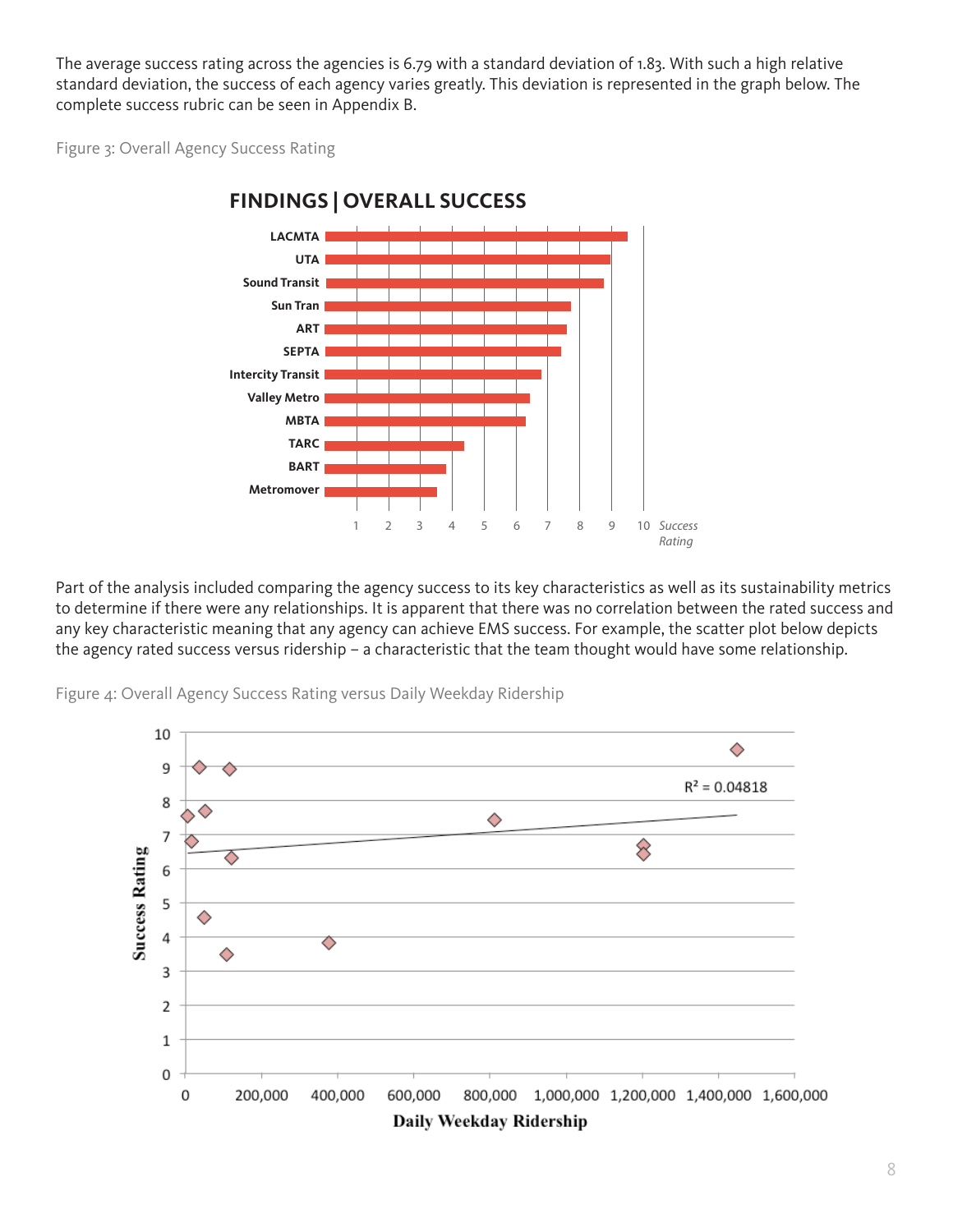Included in the graph is the R2 value to indicate the strength of correlation. With a low R<sup>2</sup> value, there is little relationship between the agency success and the daily weekday ridership – larger agencies with more daily riders were not necessarily more successful than smaller agencies. This comparison was done for each key characteristic identified. The resulting correlation coefficients can be seen in the table below and the graphs can be seen in Appendix C.

Table 2: Pearson Correlations for Key Characteristics

## **Pearson Coefficient**

Daily Weekday Ridership 0.220 Service Area -0.078 Annual Operating Budget Number of Employees Involved 0.135 EMS Core Hours 0.203 0.147

Table 3: Correlation Assumptions

## **Assumptions**

Alpha 0.050 Degrees of Freedom Critical Value 0.553 11

A Pearson correlation coefficient was computed to assess the relationships between the rated sustainability success and various key characteristics. The correlation table indicates that none of the key characteristics are correlated with sustainability success because the values are all below the critical value indicated in Table 3.

Regional location was a key characteristic that is a qualitative analysis. The Southwest was the strongest region with an average success rating of 7.88 and the Midwest was the weakest with an average success of about 4.58. Please note that the Midwest region only had one agency representing it (TARC in Kansas City). Table of regional averages is depicted below.

Table 4: Overall Success Rating by Region

## **Region Success Rating**

Midwest 4.58 Northeast 5.54 South 6.95 Southwest 7.88 West Coast 6.01 Overall 6.79

The table above can be visualized in the regional map depicted below.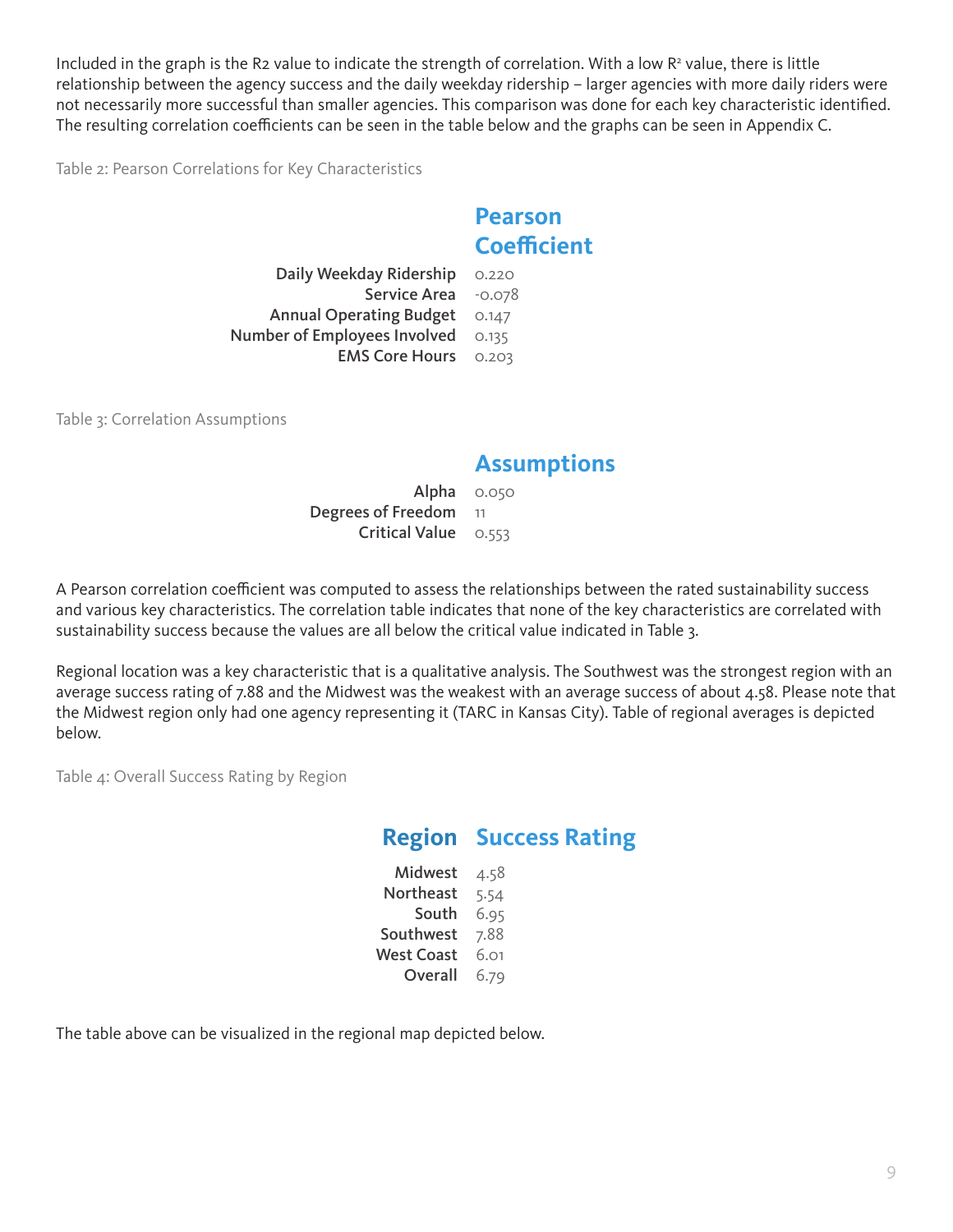

Further analysis was done to compare the rated success to the sustainability metrics. Unlike the key characteristics, there were some sustainability metrics that correlated with the EMS rated success. In Table 5 below, the metrics above the thick middle line have a Pearson Coefficient above the critical value and they indicate a positive correlation between the two variables. Overall, the strongest correlation came from if the agency produced a sustainability report. The tables below summarize the relationship between the rated success and the sustainability metric.

Table 5: Pearson Correlations for Sustainability Metrics

## **Pearson Coefficient**

Sustainability Report Financial Savings EMS Maintained ISO Certification Improved Environmental Performance Sustainability Initiatives (Quantity and Diversity) Lowered Environmental Risk Increased Fence line after Training Number of Employees Involved with EMS

### 0.880 0.802 0.693 0.693 0.681 0.575 0.519\*

0.044\*

 $-0.030*$ 

*\*There was no correlation between Rated Success and Sustainability Metric*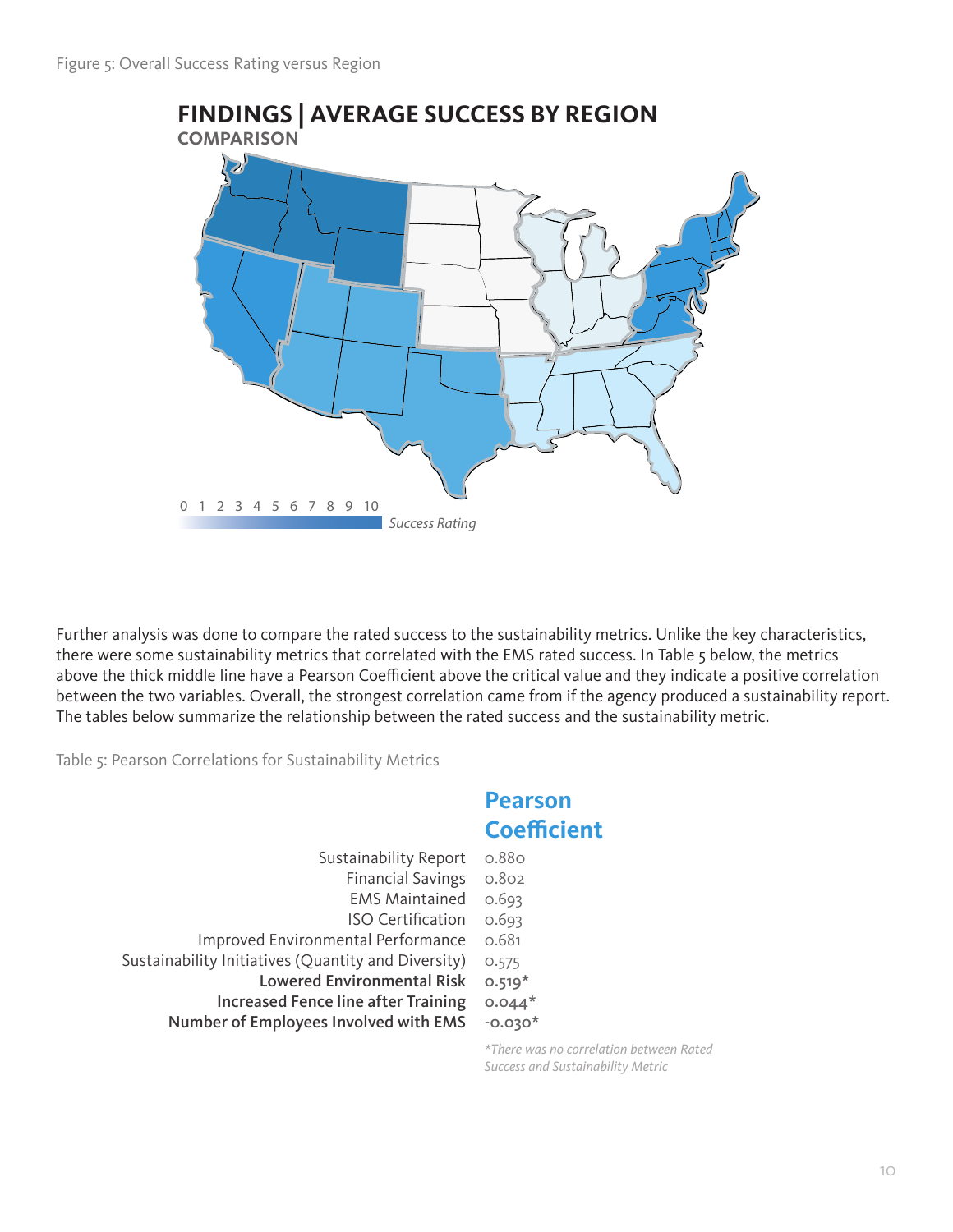## **Assumptions**

Alpha Degrees of Freedom Critical Value 0.050 11 0.553

The Sustainability Report relationship is depicted in the graph below and the overall average is indicated for reference. For the Pearson Coefficient analysis, the effects of the metric on the sustainability success rating has been removed – normalizing the success rating. This is also why the overall average appears lower than what was previously indicated in Table 1.

Figure 6: Rated Success by Sustainability Reporting Type



Another important correlation to consider is the relationship between ISO 14001 certification and the rated success of the agency. The FTA emphasizes the standard in the training program so a correlation between the variables helps justify the program. The relationship is depicted in the bar graph below – again, the impact of the certification has been removed from the success rating for a normalized comparison.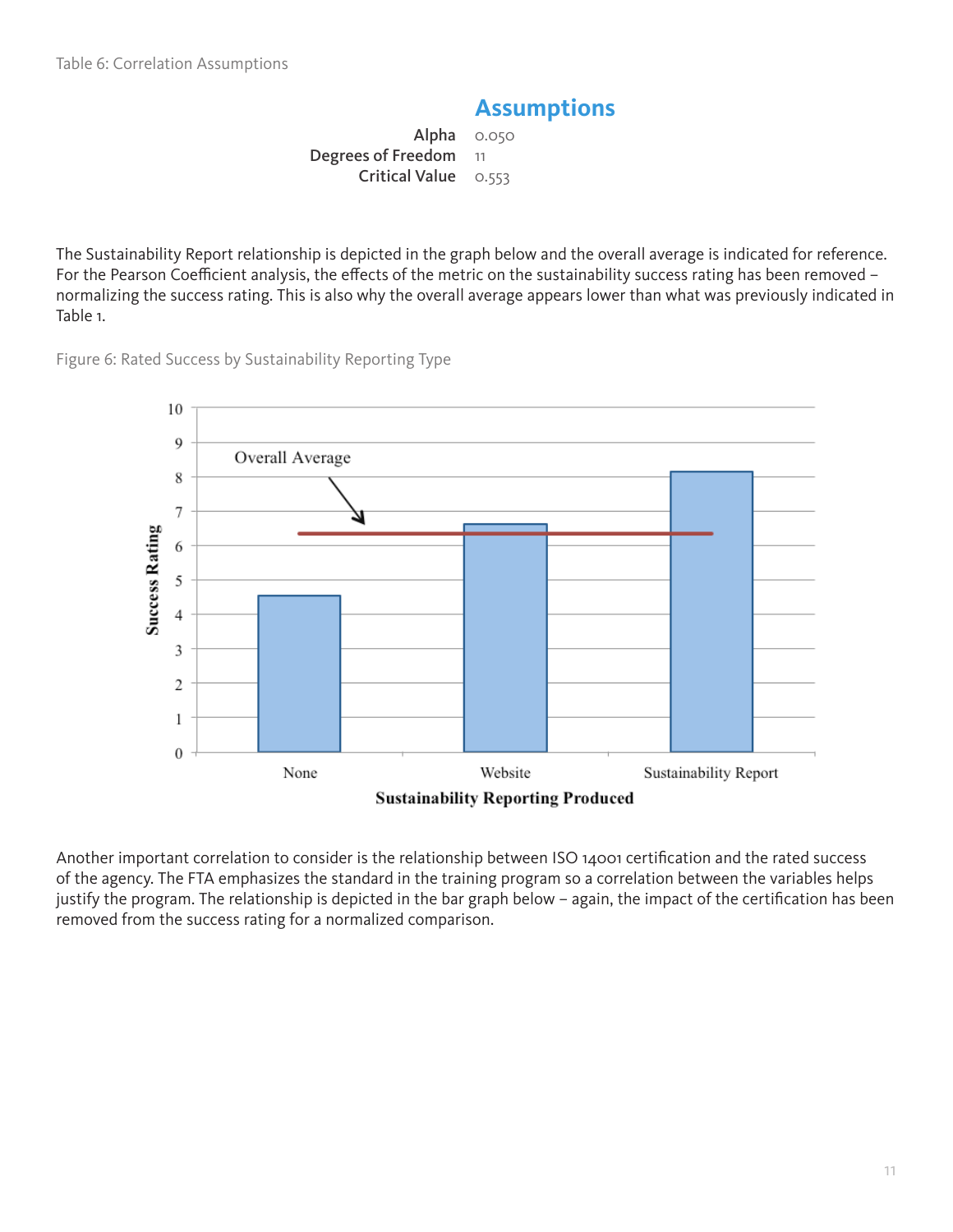

There is also a strong correlation between the financial savings and the rated success. In the analysis, the Return on Operating Budget was a factor in determining the Financial Savings rating for the rubric. The Pearson Coefficient between the Return on Operating Budget and the rated success was slightly lower (0.777) than with the Financial Savings rating (0.802), but still yields a strong, positive correlation. The scatter plot below summarizes the relationship. The remaining relationships are depicted in Appendix C.



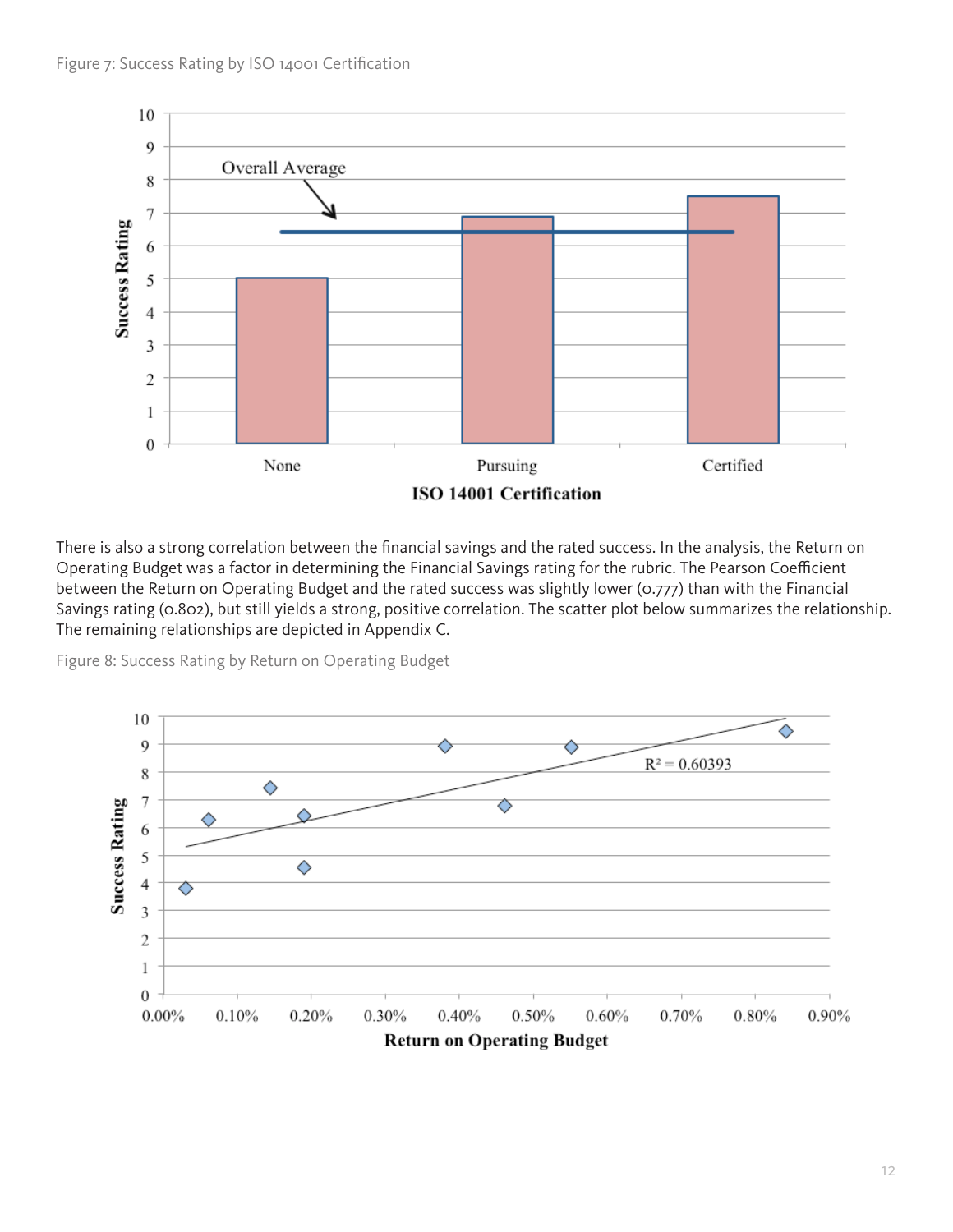#### *Financial Analysis Results*

On average, annual return on operating budgets improved from  $\sim$ 0.29% from Round 1 participants to  $\sim$ 0.54% from Round 3 participants. Moreover, most agencies adopted either some or most of the EMS measures they learned during their training.

Additionally, each successive round saw generally higher levels of nominal savings as agencies seemed to adopt and embrace both the letter and spirit of EMS and sustainability measures. As the table below reflects, on average the annual return on operating budget is trending higher while annual benefits and cost savings also seem to be improving round to round.

One salient result of the financial analysis, was that higher returns on annual budget were not limited to larger transit agencies. Rather, agencies such as Sun Tran in Tuscon, AZ were also able to deliver higher returns on annual budgets, similar to Sound Transit in Seattle, WA. Moreover, agencies did not necessarily need to be certified under ISO 14001 in order to generate high returns—both certified and uncertified agencies were able to identify meaningful ways to implement their EMS initiatives and generate solid savings on an annual basis. However, ISO certification was a good indicator of financial savings.

Key areas of focus for economic and environmental savings were typically related to energy, fuel, water, and materials disposal and recycling. To a lesser degree, carbon dioxide and air quality issues were also an area where agencies tried to improve; however, such an effort was not as pervasive some of the other key areas identified above.

|         |                               | <b>Daily</b> | <b>EMS</b><br>Investment | Annual<br>Benefits/ | Annual<br><b>Operating</b> | Return           | Annual<br>Return |
|---------|-------------------------------|--------------|--------------------------|---------------------|----------------------------|------------------|------------------|
| Round 1 | <b>Transit Agency</b>         | Ridership    | Cost                     | <b>Cost Savings</b> | <b>Budget</b>              | on<br>Investment | on Op Budget     |
|         | Sound Transit, WA             | 82,192       | \$20,526,696             | \$831,561           | \$221,000,000              | 4.1%             | 0.38%            |
|         | Phoeniz, AZ                   | 118,225      | \$101,000                | \$49,000            | \$260,425,000              | 48.5%            | 0.02%            |
|         | <b>BART-San Fran</b>          | 376,475      | \$145,655                | \$40,000            | \$672,100,000              | 27.5%            | 0.01%            |
|         | <b>TARC-KY</b>                | 47,000       | \$145,655                | \$115,000           | \$59,244,947               | 79.0%            | 0.19%            |
|         | Tuscon                        | 55,759       | \$107,387                | \$1,111,000         | \$47,370,000               | 1034.6%          | 2.35%            |
|         | <b>Utah Transit Authority</b> | 117,260      | \$100,000                | \$1,782,169         | \$325,503,600              | 1782.2%          | 0.55%            |
|         |                               |              | Median=                  | \$473,281           | Median=                    | 64%              | 0.29%            |
| Round 2 |                               |              |                          |                     |                            |                  |                  |
|         | <b>LACMT</b>                  | 491,905      | \$650,000                | \$11,040,849        | \$1,345,000,000            | 1699%            | 0.82%            |
|         | <b>MBTA</b>                   | 1,295,412    | \$655,000                | \$3,746,918         | \$1,932,869,836            | 572%             | 0.19%            |
|         | Miami-Dade MDT                | 286.627      | \$655,000                | \$925,000           | \$467,980,266              | 141%             | 0.20%            |
|         | City of Asheville Transit     | 5,371        | \$40,581                 | \$50,000            | \$8,717,000                | 123%             | 0.57%            |
|         |                               |              | Median=                  | \$2,335,959         | Median=                    | 357%             | 0.39%            |
| Round 3 |                               |              |                          |                     |                            |                  |                  |
|         | Intercity Transit-Olympia WA  | 15,068       | \$105,000                | \$297,000           | \$35,700,000               | 283%             | 0.83%            |
|         | SEPTA-SE Penn Trans Auth      | 924,110      | \$655,000                | \$3,200,000         | \$1,282,764,000            | 489%             | 0.25%            |
|         |                               |              | Median=                  | \$1,748,500         | Median=                    | 386%             | 0.54%            |

#### *Key Conclusions*

- > ISO 14001 requirements most complete with at least 1,500 EMS Core Hours.
- > Agencies are having difficulty completing the ISO 14001, 4.4.2 requirement, which deals with training and awareness of a sustainability program
- > EMS Training program and ISO 14001 certification has a positive correlation, emphasizing importance of ISO 14001 within program.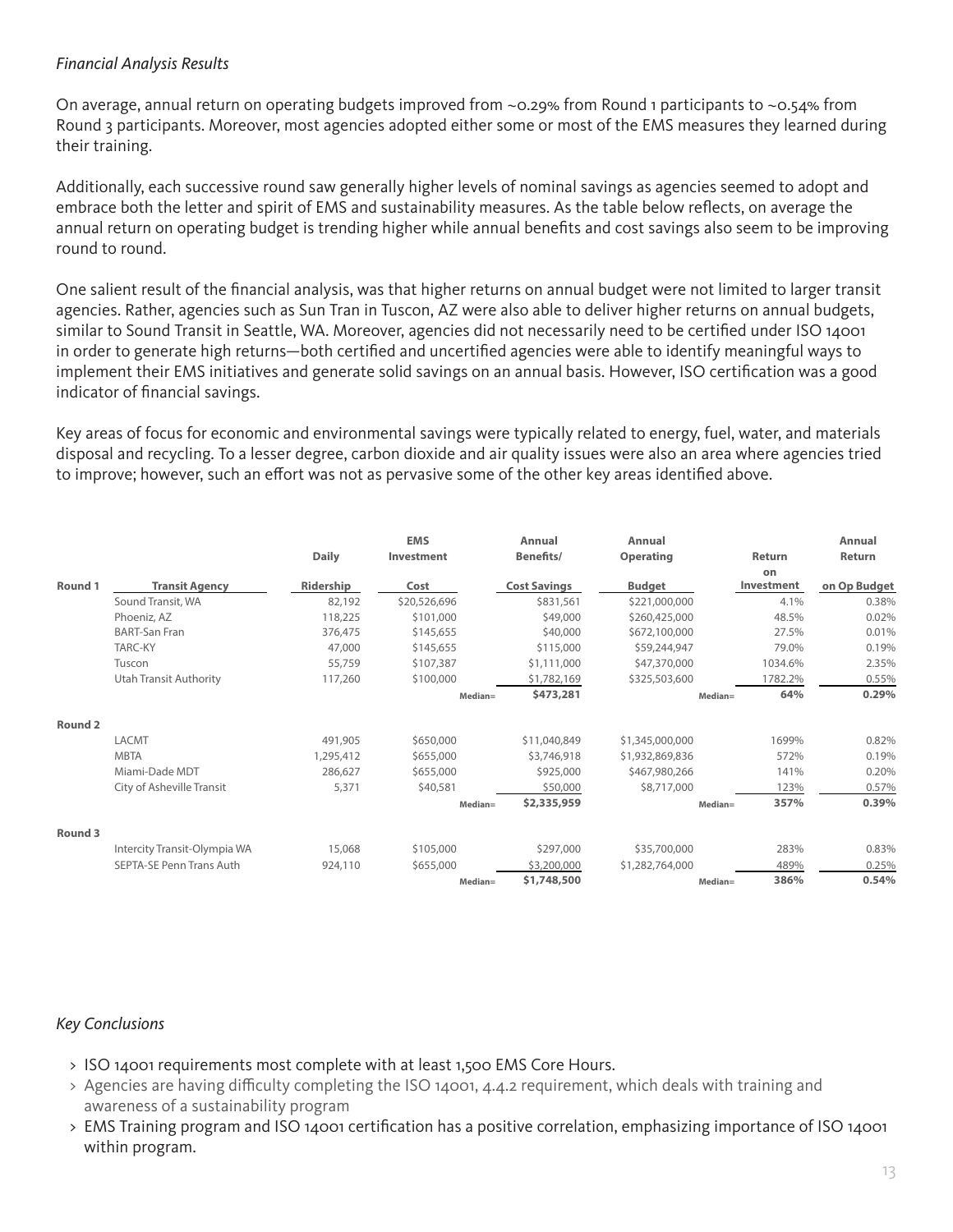- > Positive correlations were found between Rated Sustainability Success and the following Sustainability Metrics:
	- » Sustainability Report
	- » Financial Savings
	- » EMS Maintained
	- » ISO Certification
	- » Improved Environmental Performance
- > Sustainability Initiatives (Quantity and Diversity) With no strong correlation between Rated Sustainability Success and Key Characteristics, any agency can find economic and environmental success with an EMS.
- > The higher returns on annual budgets were not limited to larger transit agencies
- > Key areas of focus for economic and environmental savings were typically related to energy, fuel, water, and materials disposal and recycling.
- > The EMS training program continues to show improved results over each round, as measured by average financial savings of participating agencies

### **Case Study | Quantifying Financial Gains: Utah Transit Authority**

The Utah Transit Authority (UTA) was selected as one of the first ten transit agencies to participate in the FTA's EMS program. Covering 1600 square miles of service area with 650 buses, 69 light rail vehicles and 400 vans, they had a great deal of room for progress. During training the team experienced the ISO management systems, and it became clear that the ISO framework was a perfect fit for UTA. They became the first ISO 9001 and ISO 14001 certified transit agency in December 2005.

Sustainability is now a core concept at UTA; it's also a core value embraced and practiced throughout the organization. They have shown leadership with alternative fuel vehicles, solar technology and clean diesel fuel. Initial savings from the EMS implementation were seen in fuel cost savings of \$675,000 and energy savings BTU per rider went from 25,500 BTUs to 23,000 BTUs within 2 years after EMS training (by 2004). Oil & grease discharge also improved by over 75% by falling from 50 mg/l to 12 mg/l.

UTA has now gone above and beyond their initial fence line and have incorporated a multitude of sustainable strategies, including supporting clean air initiatives such as pass programs and partnerships with other state and local Air Quality groups, operation of a balanced fleet of alternative fuel vehicles, and funding a 'State of Good Repair' program. They created a 'Front lines 2015' program, a forward-looking transit strategy to implement more sustainability measures into the agency as a result of its participation in the EMS program. By 2013 the Front lines 2015 program had reached its targets, two years ahead of schedule and under budget. Their goal is to continue to find ways to lower energy, water and materials costs as a result of the EMS training.

## **Recommendations**

Considering the program's success, both financially and environmentally, it is recommended that FTA continue funding the EMS training program. That said, through the data collection, interviews, and analysis, there are further recommendations to improve results. These recommendations regard training hours, goals and curriculum.

It was determined that transit agencies improved performance by dedicating at least 1,500 hours core training to the program. Applicants should therefore be selected taking into consideration their demonstrated willingness to commit to this level of training, including a clear plan for organizational ownership of the EMS moving forward. Furthermore, there seem to be diminishing returns after 2,500 hours, which could serve as a limit.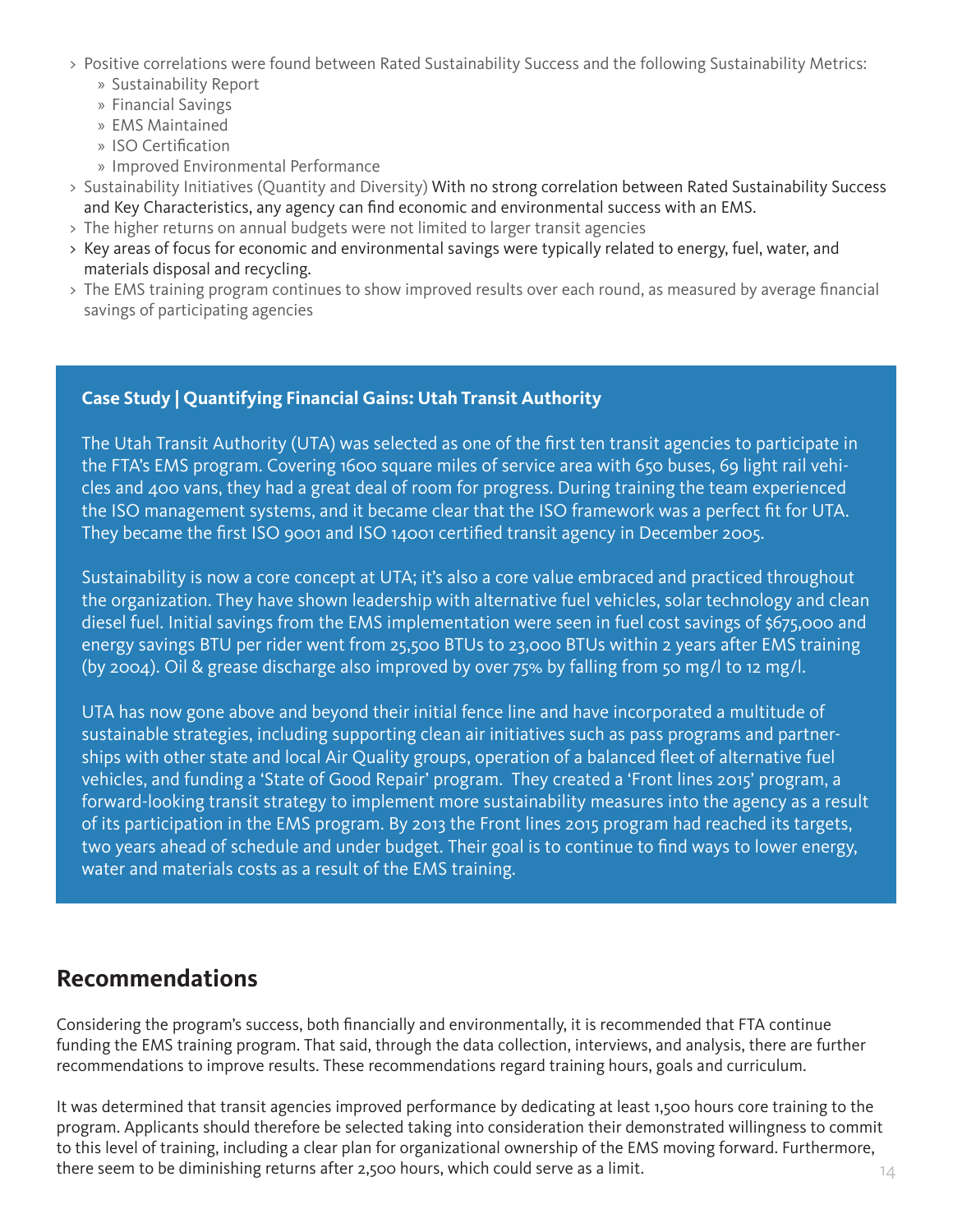The team was also able to observe that a disproportionate amount of the EMS responsibility was vested in 1 or 2 key people. As we saw in Figure 1, requirement was 4.4.2, which deals with competence, training, and awareness, was the lowest rated. This, along with the communications received during the interviews, left the success and longevity of the EMS vulnerable to retention of those employees. Rather than focusing energies and resources on a selective group, the EMS training should extend beyond and incorporate a method for integrating environmental management into the agency culture on the whole. It is suggested that part of the training for managers should include introducing EMS responsibilities to as many employees as is feasible. This will enable the EMS to outlive any single employee and to become an inherent part of operations.

Lastly, there seems to be a disconnect between following procedures and processes, and keeping accurate, meticulous data on what has been committed to, and achieved by, the EMS. This includes environmental data, such as gallons of diesel combustion averted, but more importantly, financial data related to the investment, such as its initial cost, date of investment, savings/unit of time or savings/vehicle mile. Our suggestion is to standardize data tracking and reporting for EMS as part of the core curriculum. This becomes a critical part of the training: how to track and organize environmental investments and related financial data. With standardized data, the EMS training program can be more effectively evaluated.

# **Conclusion**

The EMS training program has proved to be a valuable management tool to effectively drive environmental and sustainable practices within the individual transit agencies. Using the ISO 14001 framework and assistance from Virginia Tech the EMS teams within agencies were able to identify and pursue environmental objectives while reducing costs and improving practices. Through this each agency was able to tailor the EMS program to work most effectively for their needs. FTA's role has been critical in providing the incentive and training to these agencies to help them realize their own potential.

As there was not a strong correlation between Rated Sustainability Success and any of the Key Characteristics, it is important to note that any agency can find economic and environmental success with an EMS. This is an important finding as the FTA continues to consider applicants for future rounds of the training program. Any agency should be encouraged to apply and gain experience through the EMS Training Program.

A more streamlined process of communication after completing the program would allow the FTA greater insight into the efficacy of the training program. Through a systematic approach of continued documentation and reporting the benefits realized by past participants could be passed onto future participants and improve upon the training program. FTA should strongly consider implementing a required reporting on a regular basis to capture the value of the training over the long-term. This would be beneficial for all parties; the agencies to track their efforts, the FTA to capture that information, and future trainees who can learn from their experiences.

It is important that the FTA continue to fund and promote this program to set an example of standard operations and best practices for transit agencies. Promising results from this training can be seen through enhanced environmental performance and positive return on investment. Working with the local transit agencies, the FTA can establish themselves in a leadership role for EMS training programs and provide assistance to all mass transit agencies who seek to improve their environmental performance.

# **Acknowledgments**

We would like to thank our advisor, Thomas Abdallah of New York City Transit, for his guidance, support, and encouragement during this project and keeping us positive throughout. We also want to acknowledge our client, Antoinette Quagliata, who assisted us with data gathering and defining the scope of work. Additional thanks go out to the local transit agencies who accepted our calls and took the time to respond to our survey questions.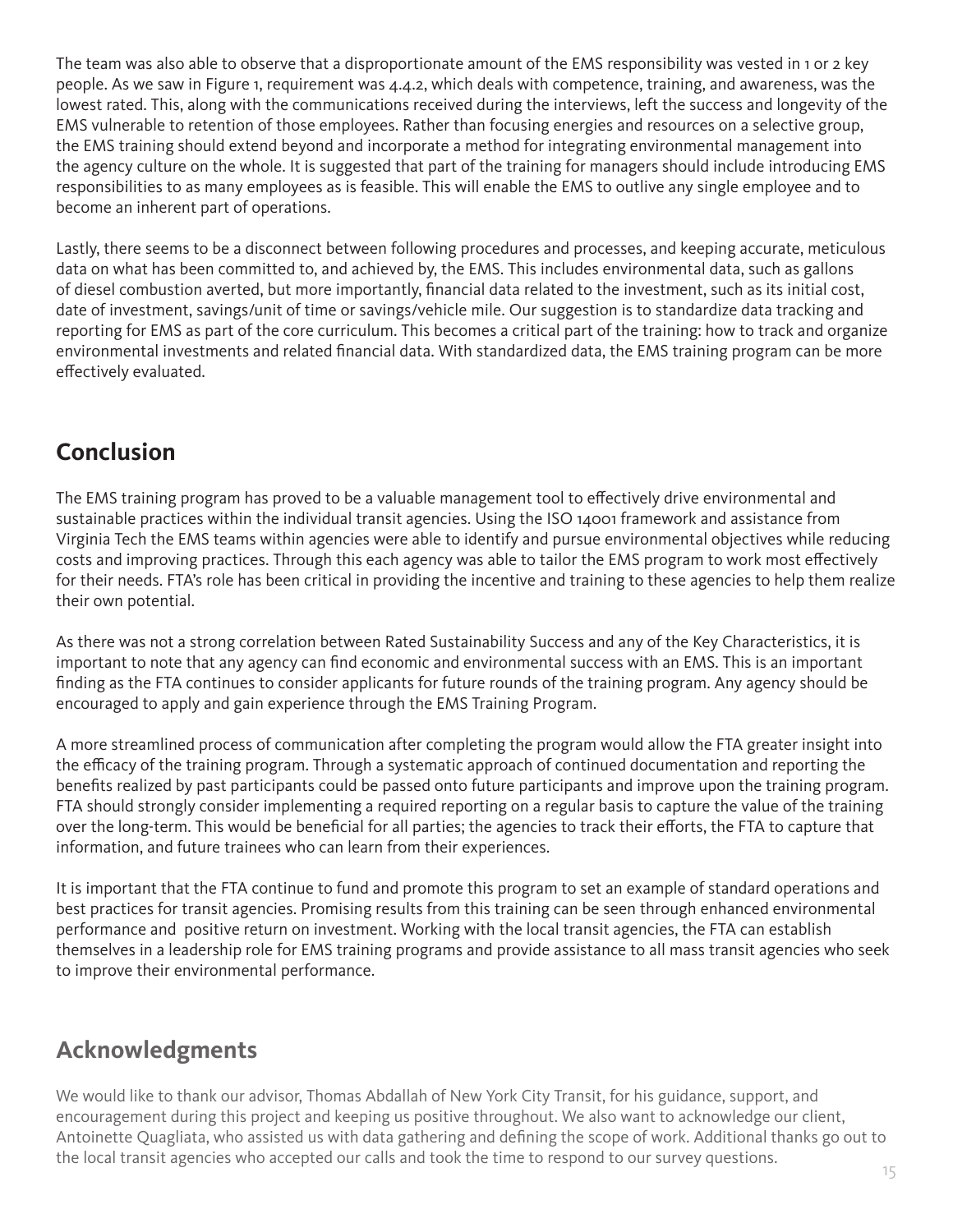# **Appendix A: ISO 14001**

Figure 1A: ISO 14001 Audit versus Daily Ridership



Figure 2A: ISO 14001 Audit versus Annual Savings



Figure 3A: ISO 14001 Audit versus Annual Savings

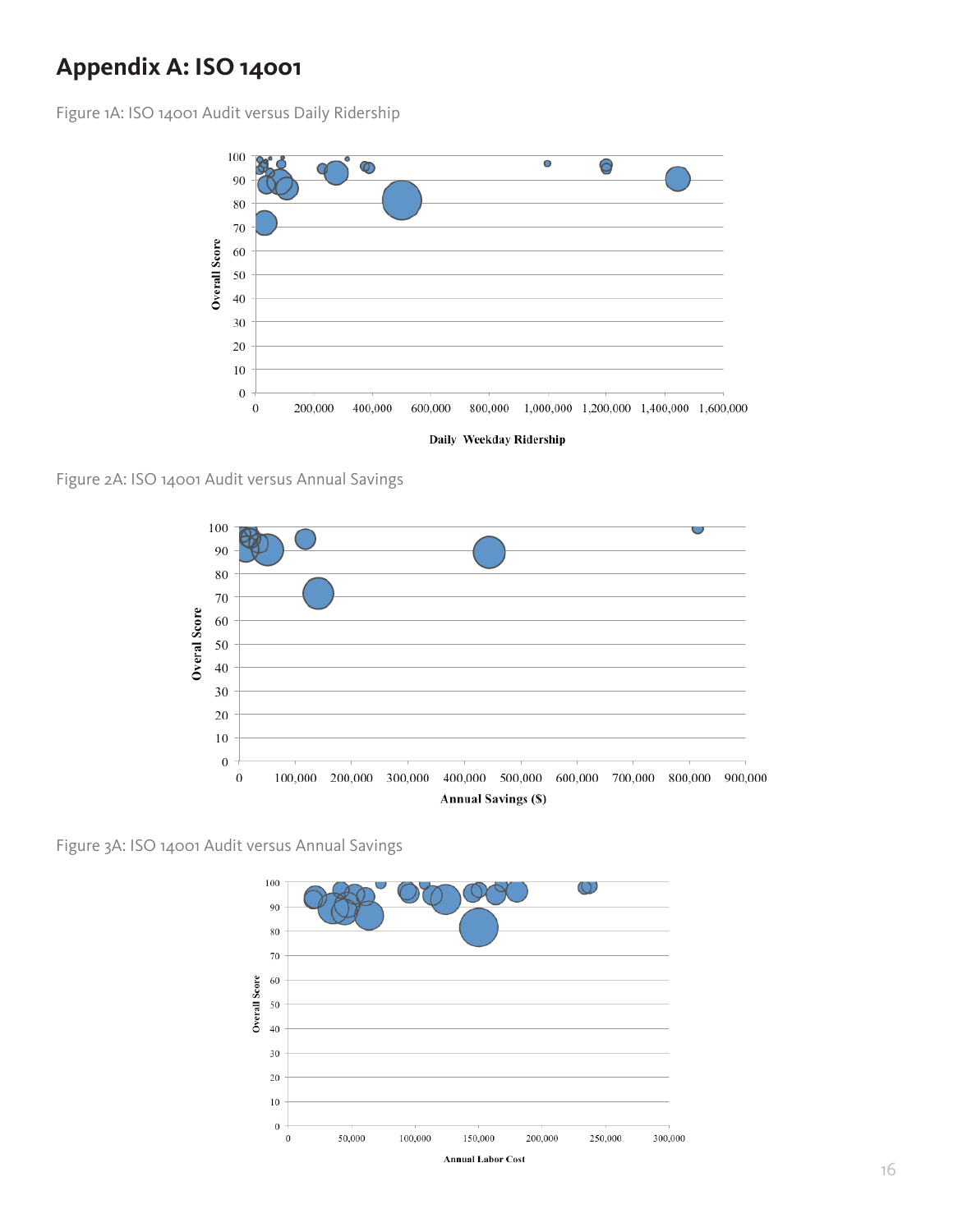# **Appendix B: Success Rubrics**

Table 1B: Round 1 Success Rubric

|                                        |                   |             | Sound   | Sun   |       |       | Valley | <b>Metric</b> |
|----------------------------------------|-------------------|-------------|---------|-------|-------|-------|--------|---------------|
| Round <sub>1</sub> Weight              | <b>BART</b>       | <b>MBTA</b> | Transit | Tran  | TARC  | UTA   | Metro  | Average       |
| ISO Certification 8%                   | 0.00              | 0.00        | 10.00   | 10.00 | 0.00  | 10.00 | 10.00  | 5.71          |
| Sustainability Report 10%              | 0.00 <sub>1</sub> | 5.00        | 10.00   | 5.00  | 0.00  | 10.00 | 0.00   | 4.29          |
| EMS maintained 15%                     | 5.00              | 7.00        | 10.00   | 10.00 | 0.00  | 10.00 | 10.00  | 7.43          |
| Financial Savings 25%                  | 4.50              | 7.00        | 9.50    | 9.00  | 7.50  | 8.50  | 6.50   | 7.50          |
| Increased Fence line 2%                | 0.00              | 10.00       | 0.00    | 10.00 | 10.00 | 0.00  | 10.00  | 5.71          |
| Lowered Environmental Risk 5%          | 5.00              | 10.00       | 10.00   | 5.00  | 5.00  | 8.00  | 8.00   | 7.29          |
| Number of Employees Involved 5%        | 10.00             | 3.00        | 4.00    | 4.00  | 2.00  | 10.00 | 2.00   | 5.00          |
| Sustainability Initiatives 10%         | 4.00              | 7.00        | 8.00    | 5.00  | 7.50  | 10.00 | 3.00   | 6.36          |
| Improved Environmental Performance 20% | 4.00              | 8.00        | 9.00    | 7.50  | 7.00  | 8.00  | 7.00   | 7.21          |
| Rated Success 100%                     | 3.83              | 6.45        | 8.98    | 7.70  | 4.58  | 8.93  | 6.33   | 6.68          |
|                                        |                   |             |         |       |       |       |        |               |

**Agency Ratings**

Table 2B: Round 2 Success Rubric

# **Agency Ratings**

| <b>Round 2</b> Weight                  | ART   |       | MBTA LACMTA | Metro<br>mover | <b>Metric</b><br><b>Average</b> |
|----------------------------------------|-------|-------|-------------|----------------|---------------------------------|
| ISO Certification 8%                   | 5.00  | 0.00  | 10.00       | 0.00           | 3.75                            |
| Sustainability Report 10%              | 5.00  | 5.00  | 10.00       | 0.00           | 5.00                            |
| EMS maintained 15%                     | 10.00 | 7.00  | 10.00       | 0.00           | 6.75                            |
| Financial Savings 25%                  | 8.00  | 7.00  | 9.00        | 4.00           | 7.25                            |
| Increased Fence line 2%                | 0.00  | 10.00 | 10.00       | 0.00           | 5.00                            |
| Lowered Environmental Risk 5%          | 8.00  | 10.00 | 8.00        | 5.00           | 7.75                            |
| Number of Employees Involved 5%        | 7.00  | 3.00  | 7.00        | 7.00           | 6.00                            |
| Sustainability Initiatives 10%         | 8.00  | 7.00  | 10.00       | 5.00           | 7.50                            |
| Improved Environmental Performance 20% | 8.00  | 8.00  | 10.00       | 7.00           | 8.25                            |
| Rated Success 100%                     | 7.55  | 6.45  | 9.50        | 3.50           | 6.81                            |
|                                        |       |       |             |                |                                 |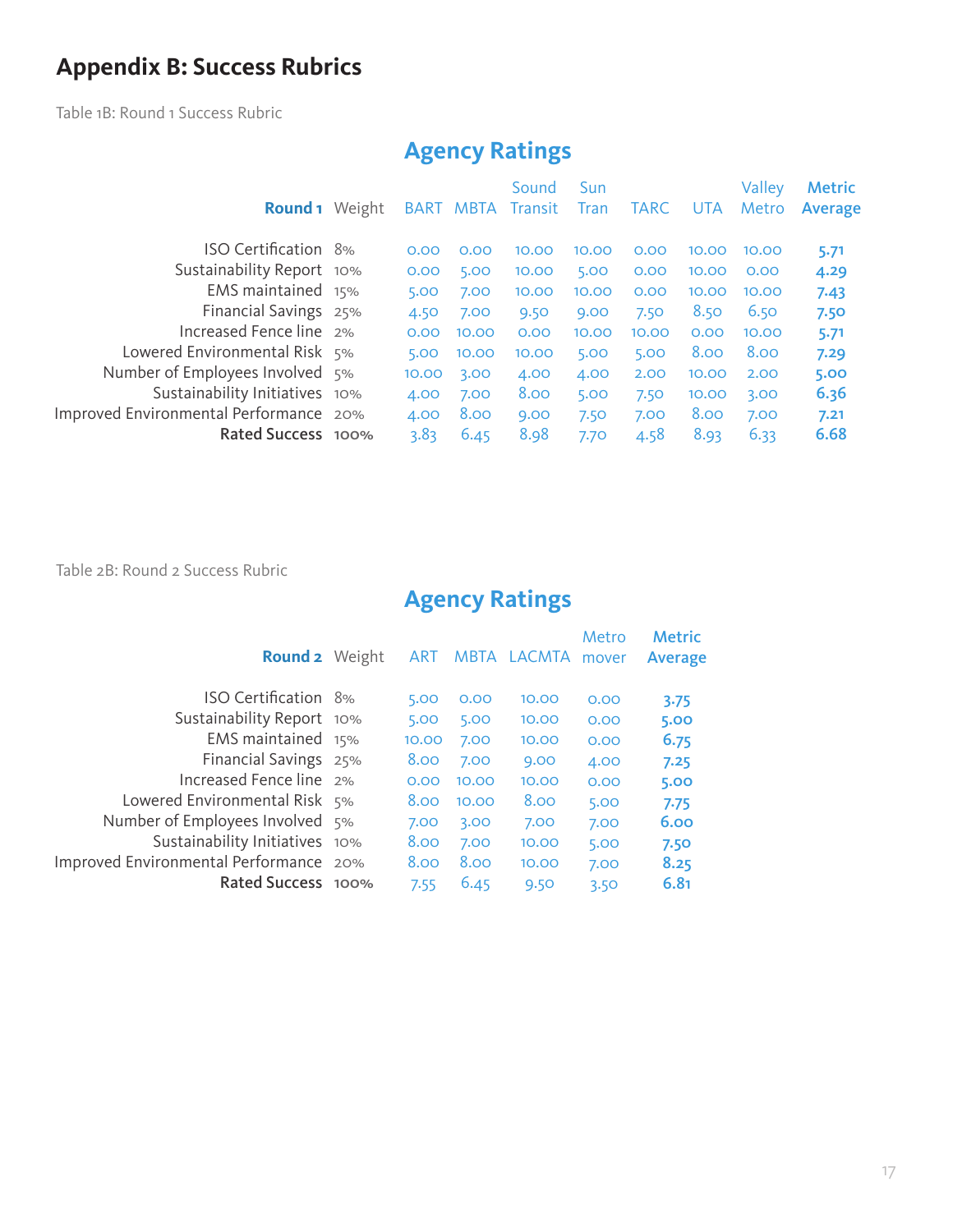# **Agency Ratings**

| Intercity<br>Transit                                                                                                                                                                                                                                                                                        | <b>SEPTA</b> | <b>Metric</b><br><b>Average</b> |
|-------------------------------------------------------------------------------------------------------------------------------------------------------------------------------------------------------------------------------------------------------------------------------------------------------------|--------------|---------------------------------|
| 5.00                                                                                                                                                                                                                                                                                                        | 5.00         | 5.00                            |
| 5.00                                                                                                                                                                                                                                                                                                        | 5.00         | 5.00                            |
| 10.00                                                                                                                                                                                                                                                                                                       | 10.00        | 10.00                           |
| 8.00                                                                                                                                                                                                                                                                                                        | 7.00         | 7.50                            |
| 0.00                                                                                                                                                                                                                                                                                                        | 10.00        | 5.00                            |
| 10.00                                                                                                                                                                                                                                                                                                       | 10.00        | 10.00                           |
| 4.00                                                                                                                                                                                                                                                                                                        | 6.00         | 5.00                            |
| 5.00                                                                                                                                                                                                                                                                                                        | 7.00         | 6.00                            |
| 6.00                                                                                                                                                                                                                                                                                                        | 8.00         | 7.00                            |
| 6.8 <sub>O</sub>                                                                                                                                                                                                                                                                                            | 7.45         | 7.13                            |
| Weight<br>ISO Certification 8%<br>Sustainability Report 10%<br>EMS maintained 15%<br>Financial Savings 25%<br>Increased Fence line 2%<br>Lowered Environmental Risk 5%<br>Number of Employees Involved 5%<br>Sustainability Initiatives 10%<br>Improved Environmental Performance 20%<br>Rated Success 100% |              |                                 |

Table 4B: Success Rubric Summary

| <b>Overall Summary</b>                 | Weight | Round <sub>1</sub> | Round <sub>2</sub> | Round 3 | <b>Overall</b><br>Average | <b>Standard</b><br><b>Deviation</b> |
|----------------------------------------|--------|--------------------|--------------------|---------|---------------------------|-------------------------------------|
| ISO Certification 8%                   |        | 5.71               | 3.75               | 5.00    | 5.00                      | 4.34                                |
| Sustainability Report 10%              |        | 4.29               | 5.00               | 5.00    | 4.62                      | 3.54                                |
| EMS maintained 15%                     |        | 7.43               | 6.75               | 10.00   | 7.62                      | 3.62                                |
| Financial Savings 25%                  |        | 7.50               | 7.25               | 7.50    | 7.42                      | 1.40                                |
| Increased Fence line 2%                |        | 5.71               | 5.00               | 5.00    | 5.38                      | 4.26                                |
| Lowered Environmental Risk 5%          |        | 7.29               | 7.75               | 10.00   | 7.85                      | 1.99                                |
| Number of Employees Involved 5%        |        | 5.00               | 6.00               | 5.00    | 5.31                      | 2.29                                |
| Sustainability Initiatives 10%         |        | 6.36               | 7.50               | 6.00    | 6.65                      | 1.93                                |
| Improved Environmental Performance 20% |        | 7.21               | 8.25               | 7.00    | 7.50                      | 0.89                                |
| Rated Success 100%                     |        | 6.68               | 6.81               | 7.13    | 6.79                      | 1.68                                |
|                                        |        |                    |                    |         |                           |                                     |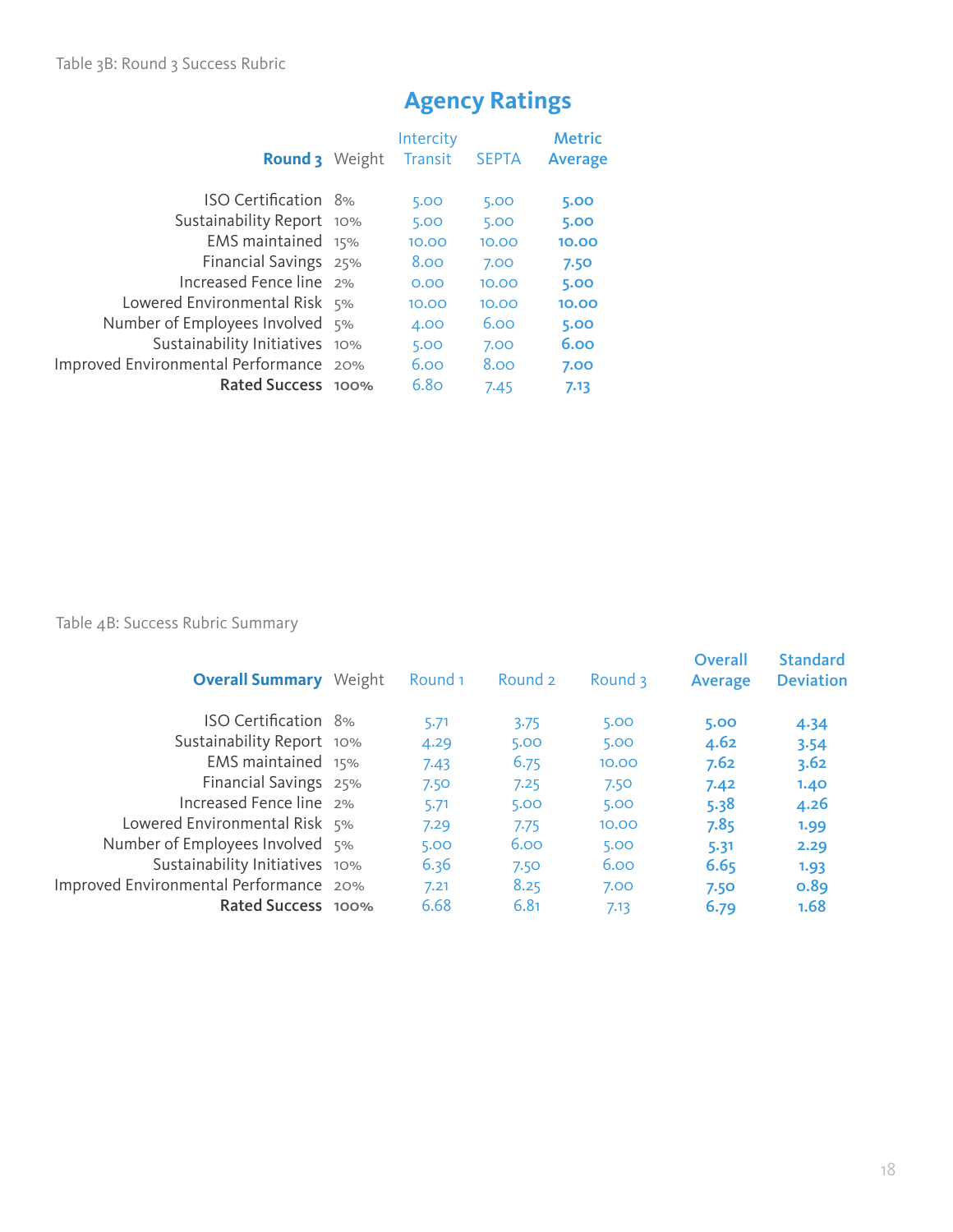# **Appendix C: Rated Success**

Figure 4C: Rated Success by EMS Maintained



Figure 5C: Rated Success by Sustainability Initiatives



Figure 6C: Rated Success by Environmental Performance

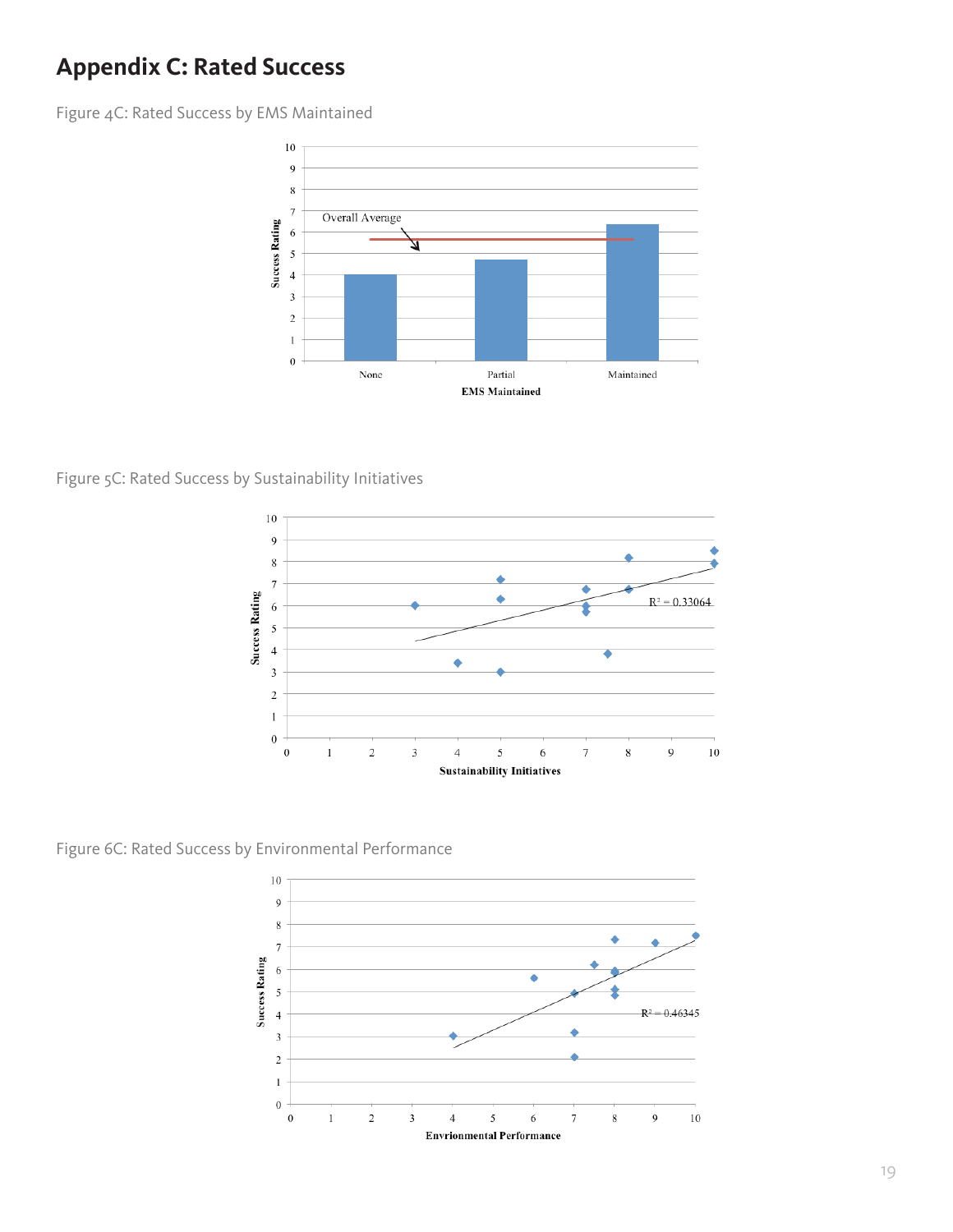

Figure 8C: Rated Success by Service Area

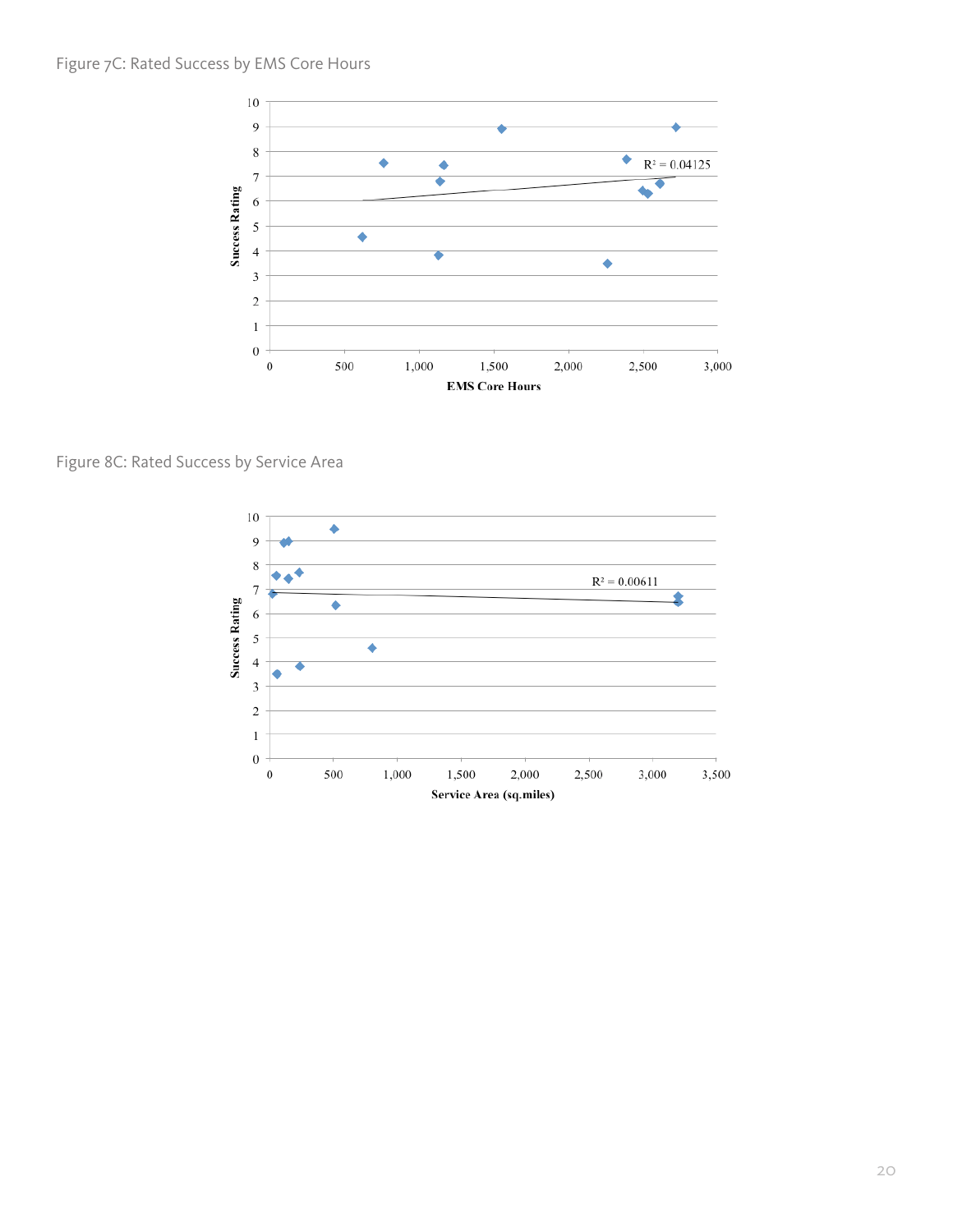

Figure 10C: Rated Success by Employees Involved

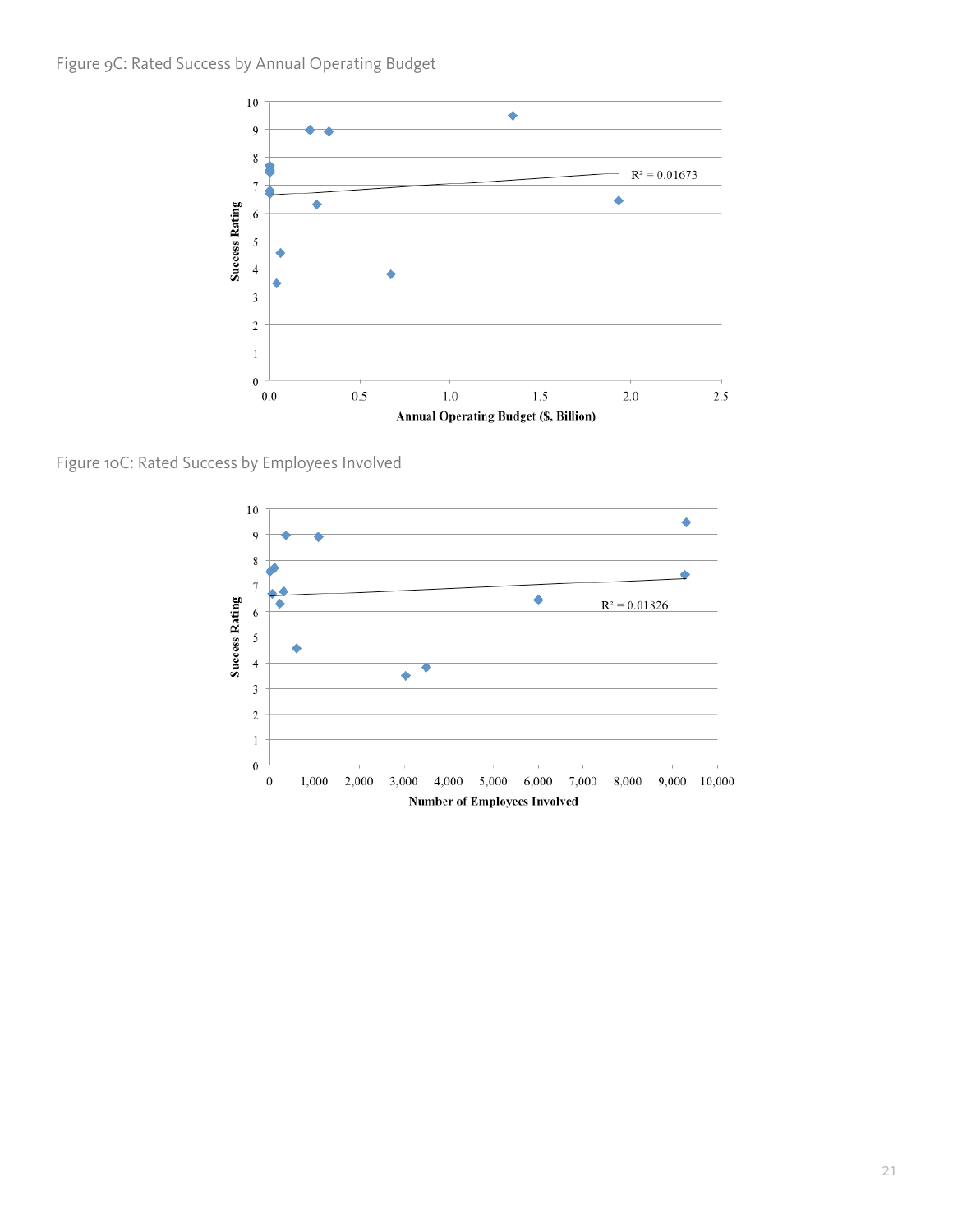# **Appendix D: Interviews**

Questions for interviews

- 1. What was your experience in the program?
- 2. How did the training affect your operations?
- 3. What impact did the EMS have on your operations?
- 4. Have you maintained the EMS? How has it changed?
- 5. Did you pursue ISO 14001 certification, are you maintaining that certification?
- 6. Did you set targets after the program, have you met these targets?
- 7. Do you have EMS data available that was collected since the end of the program?
- 8. Do you have a sustainability report? How has the program affected the sustainability report?
- 9. Potential improvements to the program?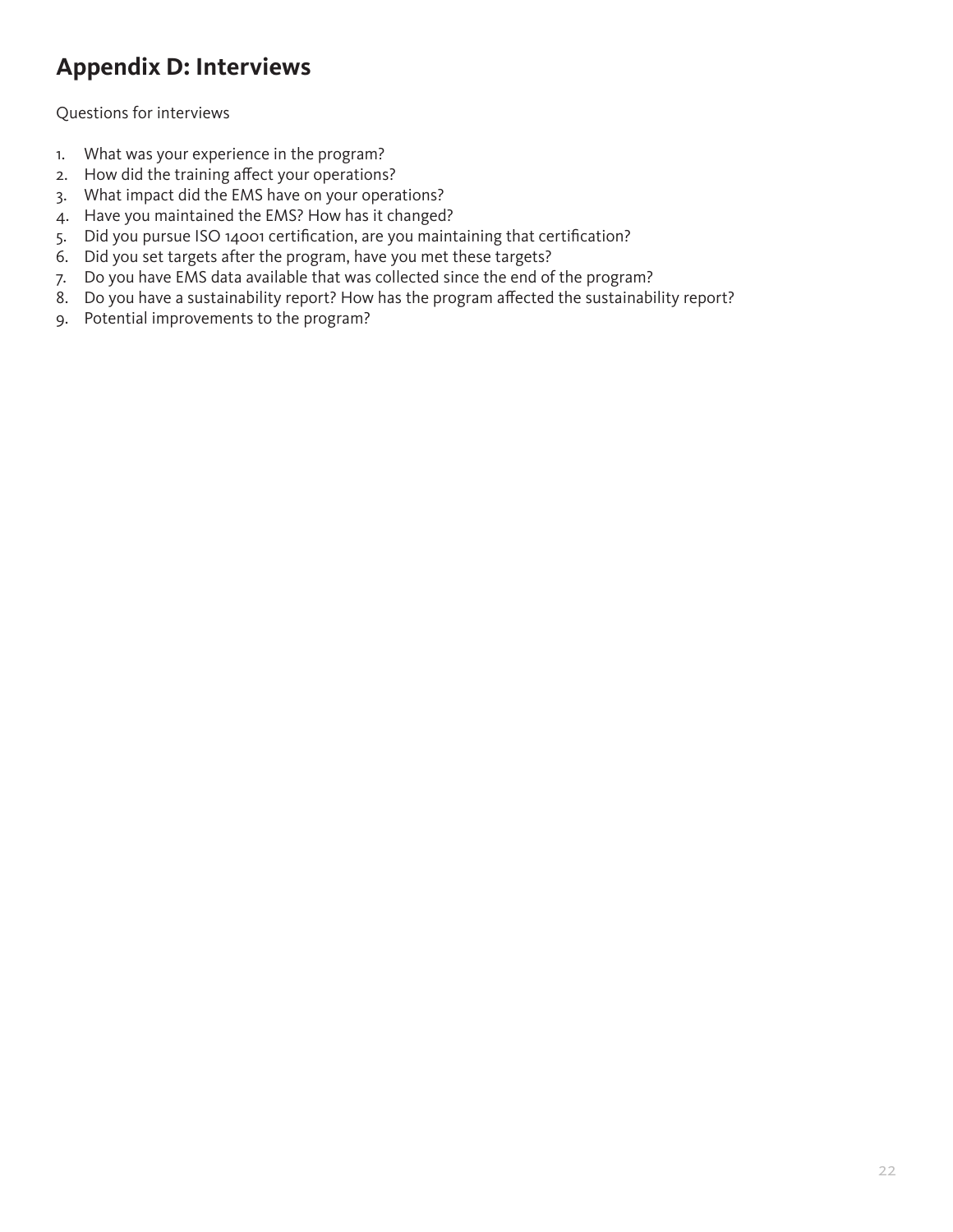